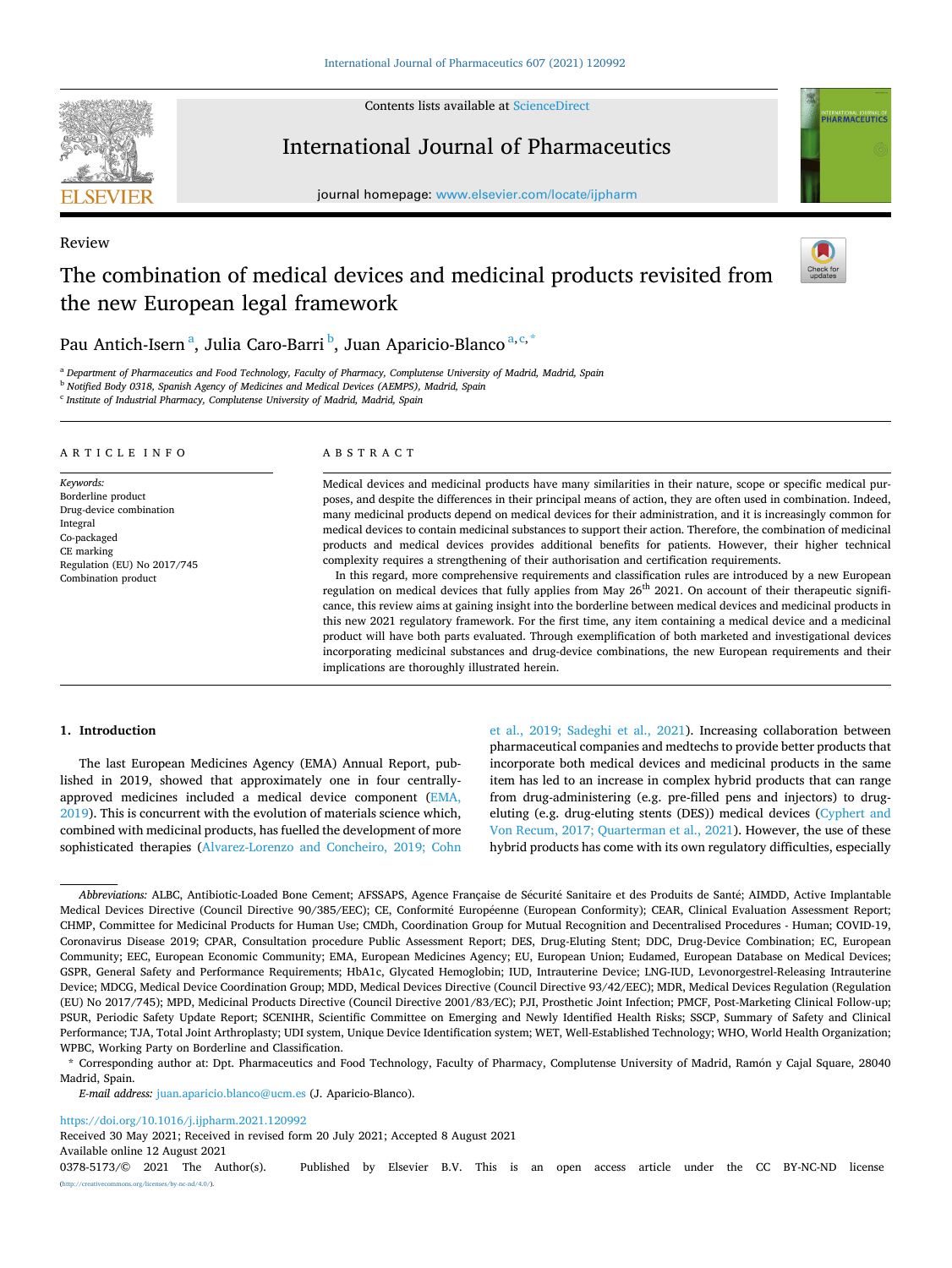in the form of uncertainty with regards to whether they should be marketed as medicinal products or as medical devices *(see Graphical abstract).* Accordingly, the legal boundaries and requirements for these items needed to be revisited.

Following the thalidomide disaster of the late 1950s, the first European Council Directive aimed at harmonising the different Member States' legal frameworks with regards to medicinal products was approved in 1965 (Council Directive 65/65/EEC) ([Feldschreiber and](#page-14-0)  [Breckenridge, 2015; Vargesson, 2015\)](#page-14-0). A number of regulations have been passed ever since, until the establishment of the current EU legal framework, composed of Council Directive 2001/83/EC ([EC, 2001\)](#page-14-0) (MPD), relating to medicinal products for human use, and Regulation (EC) No 726/2004 [\(EC, 2004b](#page-14-0)), laying down procedures for the authorisation of medicinal products and establishing the European Medicines Agency.

By comparison, the first directives related to the marketing of medical devices were approved by the European Economic Community (EEC) in the early 1990s. Active implantable medical devices and regular medical devices were covered, respectively, under Council Directive 90/385/EEC ([EEC, 1990\)](#page-14-0) and Council Directive 93/42/EEC [\(EEC,](#page-14-0)  [1993\)](#page-14-0) (named Active Implantable Medical Devices Directive (AIMDD) and Medical Devices Directive (MDD), in that order), whereas *in vitro*  diagnostic medical devices were covered under Directive 98/97/EC ([EC,](#page-14-0)  [1998\)](#page-14-0). The aim of these directives was the approximation of Member States legislation to have a similar legal framework with regards to technical requirements, ensuring patient safety and minimizing risks associated with the use of medical devices. These directives set goals that all Member States had to achieve, and they required transposition into each national legal framework.

However, in 2010, medical devices had their own "thalidomide disaster". Member States were informed by French authorities, via the Medical Devices Vigilance System, of an increase in reported rupture incidents and local complications related to the use of silicone-filled breast implants of a certain manufacturer ([Bachour et al., 2018](#page-13-0)). The incident was caused by the fact that most breast implants were filled with a silicone gel different from the one described in the CE (Conformité Européene/European Conformity) marking and batch manufacturing files [\(AFSSAPS, 2010a; SCENIHR, 2012\)](#page-13-0). The recall, withdrawal from the market and cease of distribution, export, as well as use, of silicone-filled breast implants manufactured by that company was enforced ([AFSSAPS, 2010b\)](#page-13-0). This fraud acted as an accelerant to highlight the need for a significant strengthening of the legal framework existing at the time for medical devices to ensure high standards of quality and safety, along with reinforced post-market surveillance, as well as a smooth functioning of the internal market.

Since these objectives cannot be sufficiently achieved by the Member States on their own but can rather, by reason of their scale and effects, be better achieved at Union level, the European Union (EU) adopted the new Regulation (EU) No 2017/745 of the European Parliament and of the Council on medical devices [\(EU, 2017a\)](#page-14-0) (MDR), which was scheduled to be fully implemented by May 26<sup>th</sup> 2020. However, the COVID-19 outbreak and the associated public health crisis has led to an unprecedented demand for additional resources, such as medical gloves, surgical masks, equipment for intensive care and other crucial medical devices ([Emanuel et al., 2020; Kirkpatrick et al., 2020; Laventhal et al., 2020;](#page-14-0)  [Worby and Chang, 2020](#page-14-0)). Therefore, to prevent shortages during the ongoing COVID-19 pandemic, due to the limited capacity of national competent authorities and/or notified bodies for ensuring the proper implementation of the MDR, a one-year extension of the transitional period was approved, thus postponing its full application to May 26<sup>th</sup> 2021 [\(EU, 2020](#page-14-0)). Unlike the previous council directives, the new regulation is legally binding, meaning it must be applied in its entirety across all Member States, without having to be transposed to each national legal system. Additionally, this regulation unites under the same legislative act, for the first time, all medical devices other than *in vitro*  diagnostic medical devices. Instead, *in vitro* diagnostic medical devices

will remain to be covered by a specific regulation (i.e., Regulation (EU) No 2017/746) ([EU, 2017b](#page-14-0)).

On account of their therapeutic relevance, the present work focuses on analysing the definitions and legal requirements of the distinct types of combinations of medical devices and medicinal products in the remit of the new European regulatory framework. First, the differences in nature, specific medical purposes and means for achieving their principal intended action of both medical devices and medicinal products are highlighted through an analysis of their definitions to assist in the classification of borderline cases. Then, the definitions and legal requirements of hybrid presentations where medical devices and medicinal products are used jointly, are reviewed through a thorough exemplification of both medical devices with an ancillary medicinal substance and medicinal products containing a medical device part (i.e., drug-device combinations). (Table 1)

# **2. The borderline between medical devices and medicinal products**

# *2.1. Comparison of the definitions of medical devices and medicinal products*

The major difference between medical devices and medicinal products stems from a comparison between their definitions.

On the one hand, according to its first article, for the purposes of the MPD, "a medicinal product is any substance or combination of substances which may be used in or administered to human beings with a view to treating or preventing disease, to making a medical diagnosis or to restoring, correcting or modifying physiological functions by exerting a pharmacological, immunological or metabolic action" ([EC, 2001](#page-14-0)).

On the other hand, according to its second article, for the purposes of the new MDR, "a medical device is any instrument, apparatus, appliance, software, implant, reagent, material or other article intended by the manufacturer to be used, alone or in combination, for human beings for one or more of the following specific medical purposes:

- diagnosis, prevention, monitoring, prediction, prognosis, treatment, alleviation of, compensation for, investigation, replacement or modification of a disease, an injury or disability, the anatomy or of a physiological or pathological process or state,
- providing information by means of *in vitro* examination of specimens derived from the human body, including organ, blood and tissue donations,
- control or support of conception,
- cleaning, disinfection or sterilisation of medical devices and their accessories, and products without an intended medical purpose but

# **Table 1**

Examples of medical devices with an ancillary medicinal substance and of drugdevice combinations.

| Item                                                     |                  | Examples                                                                                                                                                        |  |  |  |  |  |
|----------------------------------------------------------|------------------|-----------------------------------------------------------------------------------------------------------------------------------------------------------------|--|--|--|--|--|
| Medical devices with an ancillary<br>medicinal substance |                  | - Drug-eluting stents<br>- Antibiotic-loaded bone cements<br>Haemostatic matrixes with human<br>thrombin<br>- Medicated condoms<br>- Drug-impregnated dressings |  |  |  |  |  |
| Drug-device<br>combinations                              | Integral         | - Levonogestrel-releasing intrauterine<br>devices<br>- Non-refillable inhalers<br>- Pre-filled syringes<br>- Transdermal patches                                |  |  |  |  |  |
|                                                          | Non-<br>Integral | - Intrathecal pumps<br>- Reusable inhalers<br>- Insulin pumps<br>- Oral administration devices (cups,<br>spoons, syringes)                                      |  |  |  |  |  |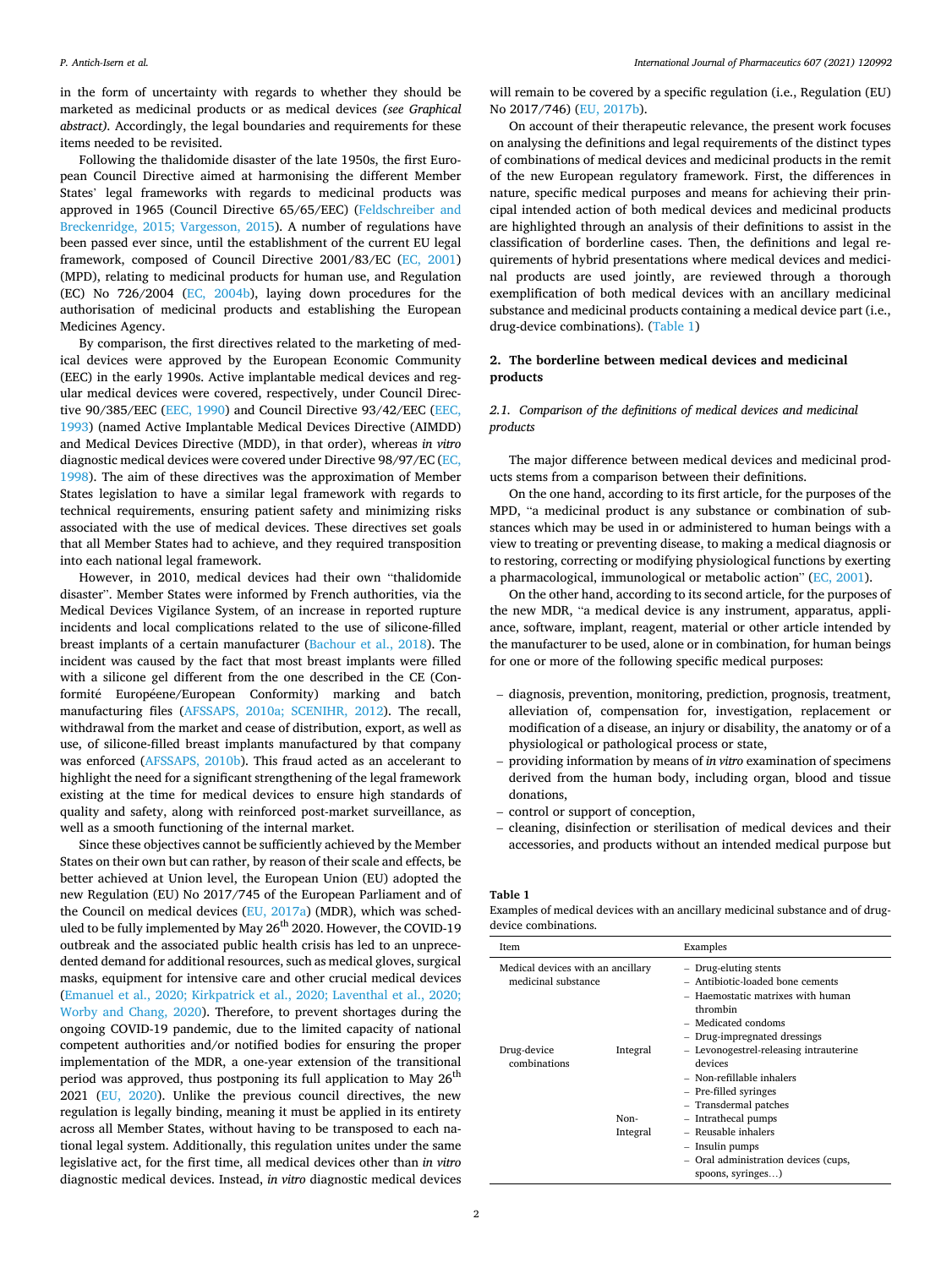*International Journal of Pharmaceutics 607 (2021) 120992*

based in a technology similar to that of analogous devices with an intended medical purpose (as listed in its annex XVI),

and which does not achieve its principal intended action by pharmacological, immunological or metabolic means, in or on the human body, but which may be assisted in its function by such means" [\(EU,](#page-14-0)  [2017a\)](#page-14-0).

Furthermore, medical devices are divided into four classes based on the vulnerability of the human body and taking into account their intended purpose as well as their inherent risks based on duration of use (transient, short term or long term), invasiveness (non-invasive, invasive with respect to body orifices, surgically invasive or implantable), energy source (active or non-active) and the part of the body where the device is intended to be used. From low to high risk, any device falls under one of four classes: class I, class IIa, class IIb or class III. The MDR has not modified the principle of the medical device categories; however, some classification rules have been revised and four new rules have been added to the eighteen already existing under the previous directive ([Martelli et al., 2019](#page-15-0)). This phenomenon may be responsible for the movement of certain devices from one class under MDD to a higher-risk class under the new MDR regime, with the corresponding regulatory consequences.

According to their definitions, neither the nature nor the medical purposes of an item are relevant in the medical device – medicinal product delineation, as both definitions use terms as "material" or "substance", which overlap with each other, and so do their diseaserelated purposes. Therefore, the means for achieving their principal intended action is the major difference between medical devices and medicinal products, since the specific medical purposes of a medical device cannot be achieved by "pharmacological, immunological or metabolic means". Accordingly, the applicable legislation with regards to any specific item will be based on its action mechanism and on how it achieves its specific medical purpose. However, it is possible that the principal intended action of a medical device is assisted in its function by pharmacological, immunological or metabolic means, on an ancillary basis.

## *2.2. Classification of borderline products*

EMA defines "borderline products" as "complex healthcare products for which there is uncertainty over which regulatory framework applies" ([EMA, 2021](#page-14-0)).

National competent authorities classify borderline products either as medicinal products or medical devices on a case-by-case basis. Applicants who are unclear on the classification of their product may consult a national competent authority by providing information on its composition, mode of action and intended purpose. Furthermore, the MDR stipulates that the European Commission may consult EMA on items that borderline with medicinal products. Moreover, to ensure consistent qualification decisions across all Member States, the European Commission is allowed to consult the Medical Device Coordination Group (MDCG), whose creation is established by Article 103 of the new MDR. A not legally binding manual that allows for consultation of how various borderline examples have been handled has been developed and is updated on a regular basis by a working party on borderline and classification (WPBC), chaired by the European Commission and composed of representative experts from all Member States and other stakeholders ([EC, 2015; WPBC, 2019\)](#page-14-0). Furthermore, a new guideline specific to the medical device – medicinal product borderline is under development and is planned to be endorsed in 2021 ([MDCG, 2021\)](#page-15-0).

The classification of borderline products as either medicines or as medical devices determines the applicable regulatory framework, which is especially relevant during its certification for making it available on the market and/or putting it into service. Furthermore, even when classified as medical devices, their conformity may be evaluated through different routes depending on their risk class: for low-risk medical

devices (namely, class I devices placed on the market in non-sterile conditions, without measuring functions or non-reusable surgical instruments) this procedure is carried out under the sole responsibility of manufacturers, whereas an appropriate level of involvement by a notified body is required for all other classes, to ensure a high level of health and safety protection.

When in doubt, and after taking into account all its characteristics, for any product that may fall within the definition of a "medicinal product" and the definition of a product covered by other EU legislation (including that of medical devices), the provisions of the medicinal products directive shall apply (MPD Article 2(2), as amended by Directive 2004/27/EC) ([EC, 2004a\)](#page-14-0).

#### **3. Medical devices with an ancillary medicinal substance**

# *3.1. Definition of medical device with an ancillary medicinal substance*

As stated by the MDR, medical devices can be assisted in their principal intended actions by medicinal substances on an ancillary basis. Indeed, any medical device which incorporates, as an integral part, a substance which, if used separately, would be considered a medicinal product (including blood products), and that has an action ancillary to that of the device, shall be assessed and certified in accordance with the MDR. Therefore, in medical devices with an ancillary medicinal substance the principal intended action is achieved by the device part.

### *3.2. Examples of medical devices with an ancillary medicinal substance*

Among the most well-known devices in this category are *drug-eluting stents*, which have completely replaced the use of bare-metal stents in the treatment of coronary artery diseases, given their lower risk of failure due to in-stent restenosis [\(AbuRahma et al., 2019\)](#page-13-0). In fact, it was observed that coating the stent with some medicinal substances, such as sirolimus, everolimus or paclitaxel, could significantly reduce the appearance of complications [\(Limeres et al., 2019; Palmerini et al.,](#page-14-0)  [2015\)](#page-14-0), and this became the driving force behind the development of DES ([Borhani et al., 2018; Kommineni et al., 2018; Piccolo et al., 2019;](#page-13-0)  [Tomberli et al., 2018](#page-13-0)). Nonetheless, in all cases the pharmacological action of the medicinal substance is always ancillary to the principal intended action of the device, which is achieved by physical or mechanical means. These medicalized stents are constantly improving, as in-stent restenosis has not completely disappeared with their use ([Singh](#page-15-0)  [et al., 2020a\)](#page-15-0).

Moreover, many implantable medical devices are susceptible to bacterial adherence and biofilm formation ([Arciola et al., 2018](#page-13-0)). Therefore, patients tended to require systemic antibiotic treatments for extended periods of time, putting them at a higher risk of developing antibiotic-resistant infections [\(Riau et al., 2019](#page-15-0)). This could ultimately result in the need to remove the medical device in order to eradicate the infection, resulting in a deterioration of the patient's condition [\(Schwarz](#page-15-0)  [et al., 2019; Singh et al., 2020b](#page-15-0)). As a result, many manufacturers have begun introducing antibiotic drugs in their devices so that, while the medical device is still responsible for the principal intended action, the ancillary medicinal substance can be delivered at its site of action, increasing both efficiency and safety [\(Bhusal et al., 2016](#page-13-0)). An example of this are *antibiotic-loaded bone cements* (ALBC), widely used in orthopaedic surgery as bone void fillers, since a common complication during total joint arthroplasty (TJA) is the occurrence of prosthetic joint infection (PJI) caused by opportunistic microorganisms introduced by site seeding during surgery ([Kapadia et al., 2016; Koh et al., 2017; Price](#page-14-0)  [et al., 2018; Shah et al., 2020; Wall et al., 2021\)](#page-14-0). For this reason, ALBC provides localized antibiotic prophylaxis allowing for higher dosage and minimal adverse reactions as there is no need for the use of systemic antibiotic drugs, resulting in a lower risk of infection following TJA and a higher safety profile [\(Li et al., 2019; Sebastian et al., 2020\)](#page-14-0). Even though the benefits outweigh the risks, efforts are being taken to prevent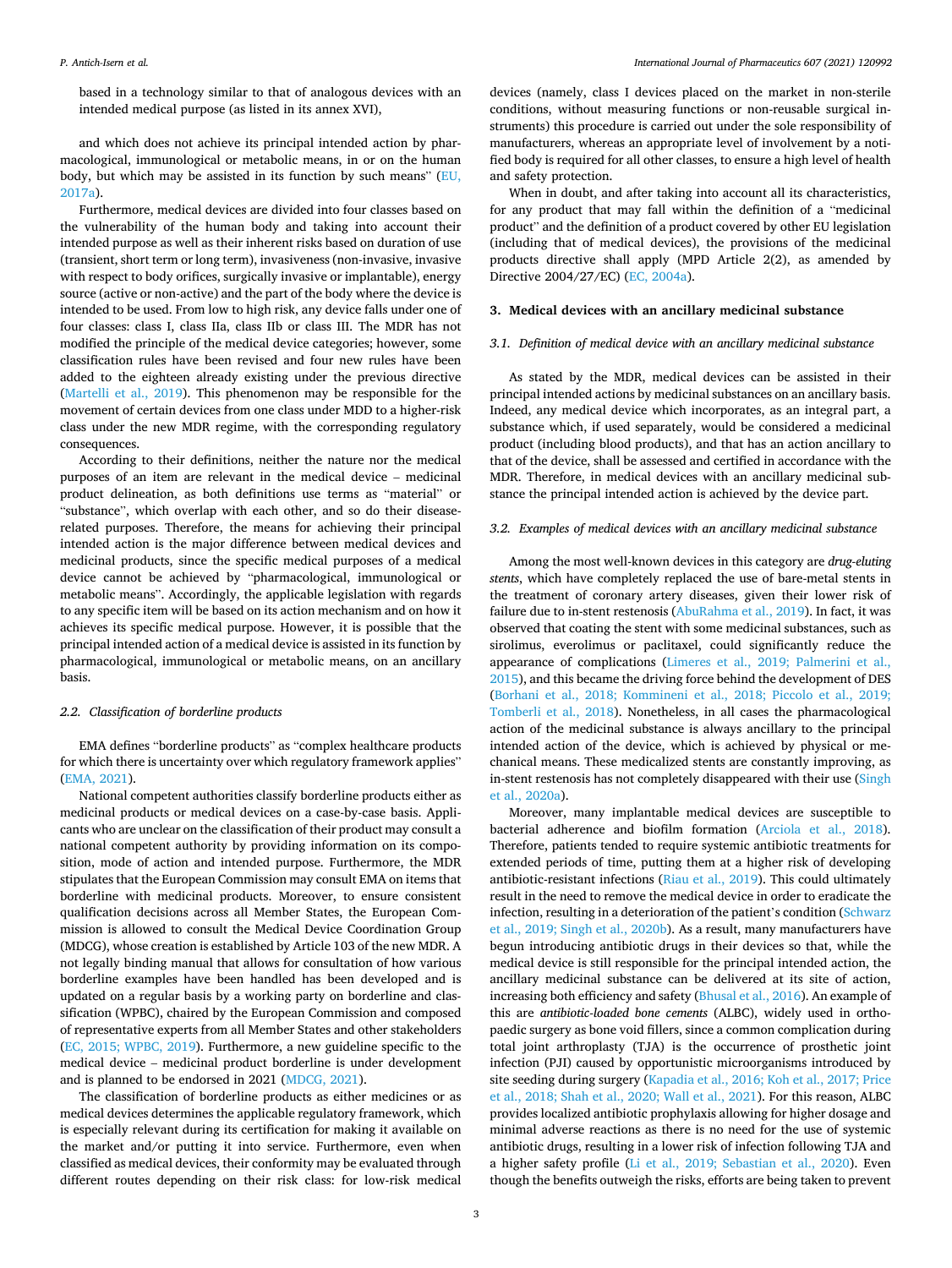the appearance of antibiotic resistance among microorganisms causing PJI [\(Schmitt et al., 2020\)](#page-15-0).

Another medical device with an ancillary medicinal substance intended to be used during surgery are *haemostatic matrixes with thrombin* [\(CHMP, 2012](#page-13-0)). For these devices, both components (the gelatine matrix and the enzyme) serve the same purpose: to control the bleeding when that is not possible through ligation or conventional procedures. However, the gelatine matrix, which is usually composed of cross-linked bovine gelatine granules, is the agent achieving the principal intended action; while the action of the medicinal substance, thrombin, is only ancillary in supplementing the haemostatic function of the device. While in the past these devices tended to use bovine thrombin, current haemostatic matrixes replace this enzyme with its human analogue in order to reduce the risk of developing antibodies and increase the safety with regards to bovine pathogen transmission (Minkowitz et al., 2019; Olson and Ornstein, 2017; Sanabrias Fernández de Sevilla and Sánchez Guerrero, 2019).

Apart from these devices intended to be used during surgery, other medical devices including ancillary medicinal substances are targeted at the end-user. This is the case of *medicated condoms*, whose principal intended action of preventing pregnancy, as well as the transmission of sexually transmitted infections, is achieved by the physical barrier provided by the device, while the action of the medicinal substance (palliating the effects of premature ejaculation) is ancillary to that of the device ([Beksinska et al., 2020; Derefinko et al., 2020](#page-13-0)). Even though their efficacy in comparison with regular condoms has not been tested in controlled trials, the theoretical benefits of incorporating an anaesthetic drug, such as benzocaine, have been enough to promote the use of these devices ([Butcher et al., 2020](#page-13-0)). Moreover, when compared with other therapeutic alternatives for premature ejaculation (be it oral or topical anaesthetics), medicated condoms have a higher safety profile ([Porst](#page-15-0)  [and Burri, 2019\)](#page-15-0). However, potential side effects can range from decreased strength of erection, sensitivity and/or pleasure, to contact dermatitis, even when the dosage is limited [\(Caminati et al., 2019;](#page-13-0)  [Ljubojevic Hadzavdic et al., 2018](#page-13-0)).

Other common medical devices with an ancillary medicinal substance are *drug-impregnated dressings*, which have replaced traditional gauzes, bandages and dressings in almost every situation. The main problem with these traditional medical devices was that, when treating common wounds, burns, pressure ulcers, or catheter-related complications, among others, they had to be frequently changed (even on a daily or more frequent basis) due to the wound swelling, which posed a great burden to both the patient and the caregiver [\(Gupta et al., 2017; Liu](#page-14-0)  [et al., 2017](#page-14-0)). Furthermore, the appearance of infections or the chronification of the wound were also commonplace, leading to the development of chronic non-healing wounds [\(Derakhshandeh et al., 2018](#page-14-0)). However, the incorporation of medicinal substances such as chlorhexidine to dressings has significantly improved the healing process [\(Graça](#page-14-0)  [et al., 2020; Wei et al., 2019\)](#page-14-0).

Moreover, the incorporation of medicinal substances in medical devices is gaining momentum thanks to 3D printing [\(Sun et al., 2019](#page-16-0)). As a matter of fact, with the advent of this technology, common medical devices also used by laypersons can become safer with the introduction of medicinal substances into their composition. This is the case of devices currently under research such as *3D-printed antibiotic-loaded hearing aids* ([Vivero-Lopez et al., 2021](#page-16-0)). Even though more than 65% of people over 60 years of age have some degree of hearing loss and nearly 25% of people in this group suffer from disabling hearing loss [\(WHO,](#page-16-0)  [2021\)](#page-16-0), the use of hearing aids can introduce debris to the ear canal as well as alter its microbiota, resulting in the appearance of infection ([Jung et al., 2017; Orji et al., 2014](#page-14-0)). This has led to the use of topical, or even systemic, antibiotics, contributing to the adverse reactions or potential errors associated with polypharmacy in an already polymedicated population (Pérez-Jover et al., 2018; Turgeon et al., 2017). Therefore, the incorporation of substances that could prevent the formation of biofilms, thus preventing the appearance of infection in the

ear canal, could mitigate many problems associated with the use of hearing aids.

# *3.3. Summary of legal requirements for medical devices with an ancillary medicinal substance*

The incorporation of medicinal substances in medical devices is an ever-growing trend. When taking the regulatory perspective, any device that incorporates a substance which, if used separately, would be considered a medicinal product, and that has an action ancillary to that of the device, shall be assessed and certified in accordance with the MDR, as established by the first sub-paragraph of its Article 1(8). Furthermore, as opposed to its old analogous MDD Rule 13 (MDD Annex IX), with the introduction in the MDR of Rule 14 (MDR Annex VIII), these devices are now considered class III medical devices, regardless of whether the medicinal substance acts directly on the body or not ([MDCG, 2020](#page-15-0)). Therefore, even if their invasiveness or duration of use would not qualify them as such, the incorporation of a medicinal substance to a device puts it at the highest risk class possible, and thus, a more comprehensive conformity assessment procedure will be required for making it available in the market and/or putting it into service.

From a clinical perspective, a major novelty introduced by the MDR is that for medical devices with an ancillary medicinal substance (as for all other class III devices) clinical investigations are needed to prove clinical benefit. To prevent unnecessary duplication of clinical investigations, an electronic system covering clinical trials performed in the EU is to be created. Therefore, manufacturers have to justify the level of clinical evidence necessary to demonstrate conformity with MDR requirements, which has to be appropriate to the characteristics and intended purpose of the device [\(Melvin and Torre, 2019](#page-15-0)).

Moreover, a post-market surveillance system, in accordance with their highest risk class, should be planned as an integral part of the manufacturer's quality management system in order to be able to report serious incidents and field safety corrective actions, should they be needed (Miclaus et al., 2020). On the one hand, a post-marketing clinical follow-up (PMCF) should be implemented to actively monitor devices and improve clinical information regarding them. On the other hand, a Periodic Safety Update Report (PSUR) summarising the results of the analyses of the data gathered on the post-market surveillance plan shall be prepared by manufacturers, who will have to update it at least annually. To aid in this, a new international Unique Device Identification system (UDI system) to identify any medical device placed in the European Union internal market has been implemented, and a European database on medical devices (Eudamed) has improved its functionality in order to increase both traceability and transparency [\(Fraser et al.,](#page-14-0)  [2018; Migliore, 2017; Tracol, 2016\)](#page-14-0). Furthermore, for medical devices with an ancillary medicinal substance, a summary aimed at the intended user will also be available at Eudamed. Under the name of Summary of Safety and Clinical Performance (SSCP), it will list the main safety and performance aspects, as well as the outcome of the clinical evaluation.

Furthermore, when it comes to the information supplied by the manufacturer, a requirement introduced by the MDR is that devices containing or incorporating a medicinal substance, including a human blood or plasma derivative, must indicate so on the label. In this regard, the regulation allows this information to be provided by a harmonized symbol, which is especially convenient when a manufacturer markets its device in multiple Member States with different official languages. However, as an harmonised ISO standard with regards to symbols for medical devices is not available, MedTech Europe, the European trade association representing the medical technology industries, has published a guide of validated symbols in order to be able to comply with this requirement ([MedTech Europe, 2019\)](#page-15-0). [\(Fig. 1](#page-4-0)*)* 

In addition, for medical devices containing human blood or plasma derivatives the manufacturer shall inform the notified body of the release of the batch of devices and send an official certificate concerning the release of the batch of human blood or plasma derivative used in the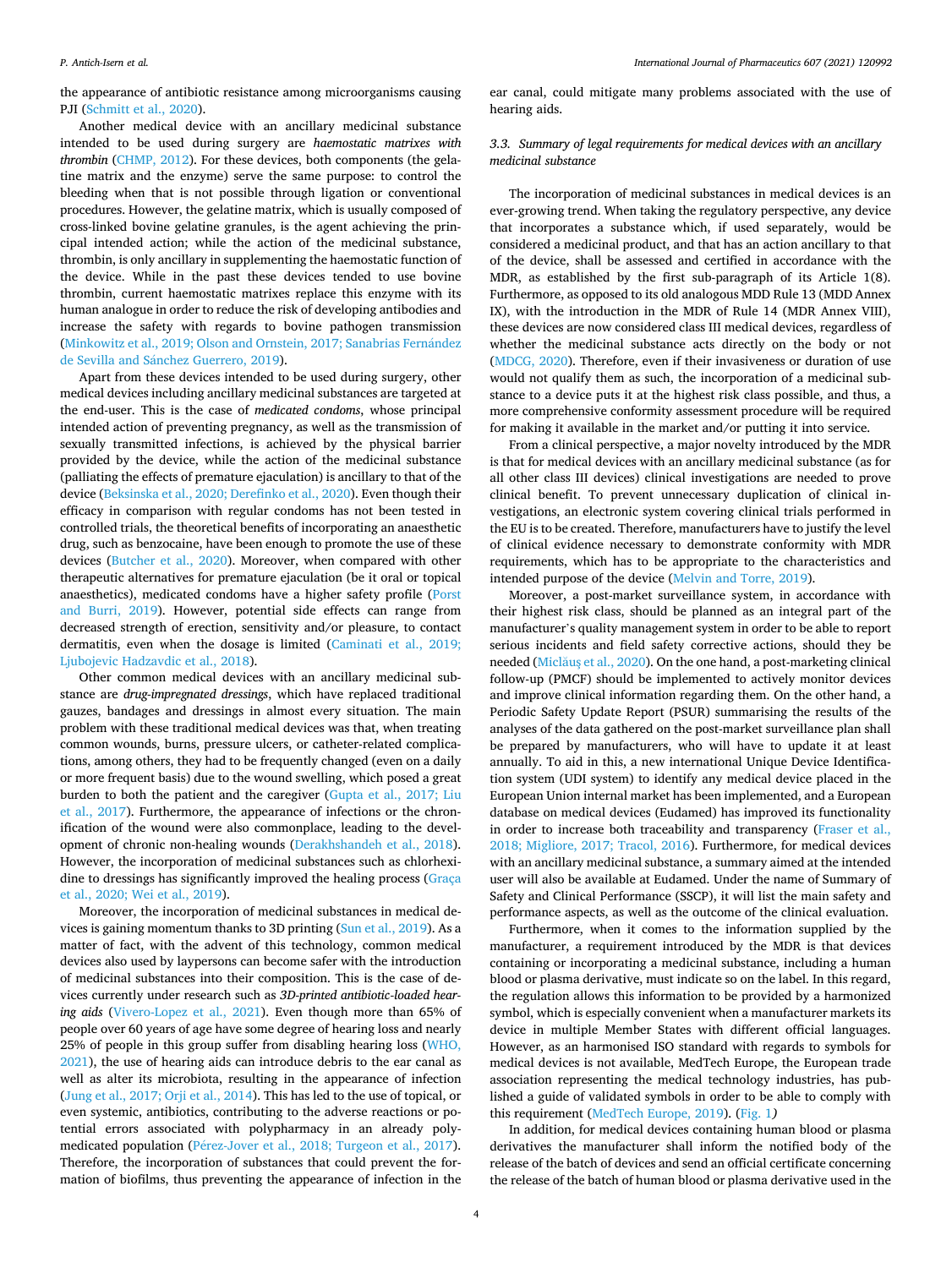<span id="page-4-0"></span>

**Fig. 1.** MedTech Europe's symbols to indicate compliance with the MDR: a) Contains a medicinal substance; b) Contains human blood or plasma derivatives.

device, issued by a Member State laboratory in accordance with Article 114 (2) of the MPD (MDR Annex IX Section 6). This process is known as "batch verification".

Therefore, to certify compliance with the new requirements in the MDR, manufacturers of medical devices with an ancillary medicinal substance must follow a series of steps (Fig. 2):

First of all, manufacturers have to draw up the technical documentation of the device (MDR Annexes II and III), which includes: i) the General Safety and Performance Requirements (GSPR) (MDR Annex I), in order to ensure that the device achieves its intended purposes in a safe and effective manner and that any risks which may be associated with its use are acceptable when weighted against the benefits ([Vasiljeva et al.,](#page-16-0)  [2020\)](#page-16-0); ii) a system for risk management covering the entire lifecycle of the device, including risk-management plans, post-market surveillance systems and risk-control measures, among others, aimed at reducing the risks without adversely affecting the benefit-risk ratio; and iii) the appropriate clinical evaluations, including post-marketing clinical follow-ups (PMCF).

Subsequently, after compiling all clinical and technical data, the compliance of the device with the requirements laid down in the MDR is proven by undertaking a conformity assessment procedure (MDR Article 52). Therefore, as with any class III medical device, manufacturers of medical devices with an ancillary medicinal substance have to apply for a conformity assessment procedure based on a quality management system and an assessment of the technical documentation for every device (MDR Annex IX). Alternatively, manufacturers may apply for a conformity assessment procedure based on type examination (MDR Annex X) and the subsequent product conformity verification, either by ensuring quality during production or by a verification of the product (MDR Annex XI). ([Table 2](#page-5-0))

In addition, the MDR introduces a new system for assessing the clinical evaluation carried out for class III implantable medical devices,

including those with ancillary medicinal substances: the clinical evaluation consultation procedure, also known as "the scrutiny procedure". For this, the notified body must prepare a Clinical Evaluation Assessment Report (CEAR), which puts forward its conclusions concerning: i) the clinical evidence summarized by the manufacturer on a clinical evaluation report and a draft SSCP; ii) the consistency of that evidence with the intended purpose; and iii) the PMCF plan submitted by the manufacturer [\(Fraser et al., 2020\)](#page-14-0). Following this, an expert panel independent from the manufacturer, the notified body and the national health authorities will scrutinize this CEAR submitted by the notified body and give its opinion.

The notified body should consider the views expressed by the expert panel, and even though the final decision on the approval of a certain device is theirs to make, if the expert panel's opinion is unfavourable, it will be publicly available on Eudamed, along with the notified body's justification. Therefore, even though expert panels do not have any sanctioning power, Member States' health authorities do, and weighing up all this information could lead to the withdrawal from the market of any devices under dispute.

Once compliance with the requirements has been demonstrated following the applicable conformity assessment procedure, manufacturers assume their responsibility in complying with all EU legislation applicable to a device by drawing up an EU declaration of conformity, which should be continuously updated.

Finally, a CE marking of conformity is affixed to the device before its placing on the market, thus certifying that it is in conformity with MDR requirements. As class III devices, medical devices with an ancillary medicinal substance require the intervention of a notified body for their conformity assessment, and therefore, their CE marking shall be followed by the identification number of the notified body responsible for the conformity assessment procedure.



**Fig. 2.** European certification procedure for medical devices under the new MDR.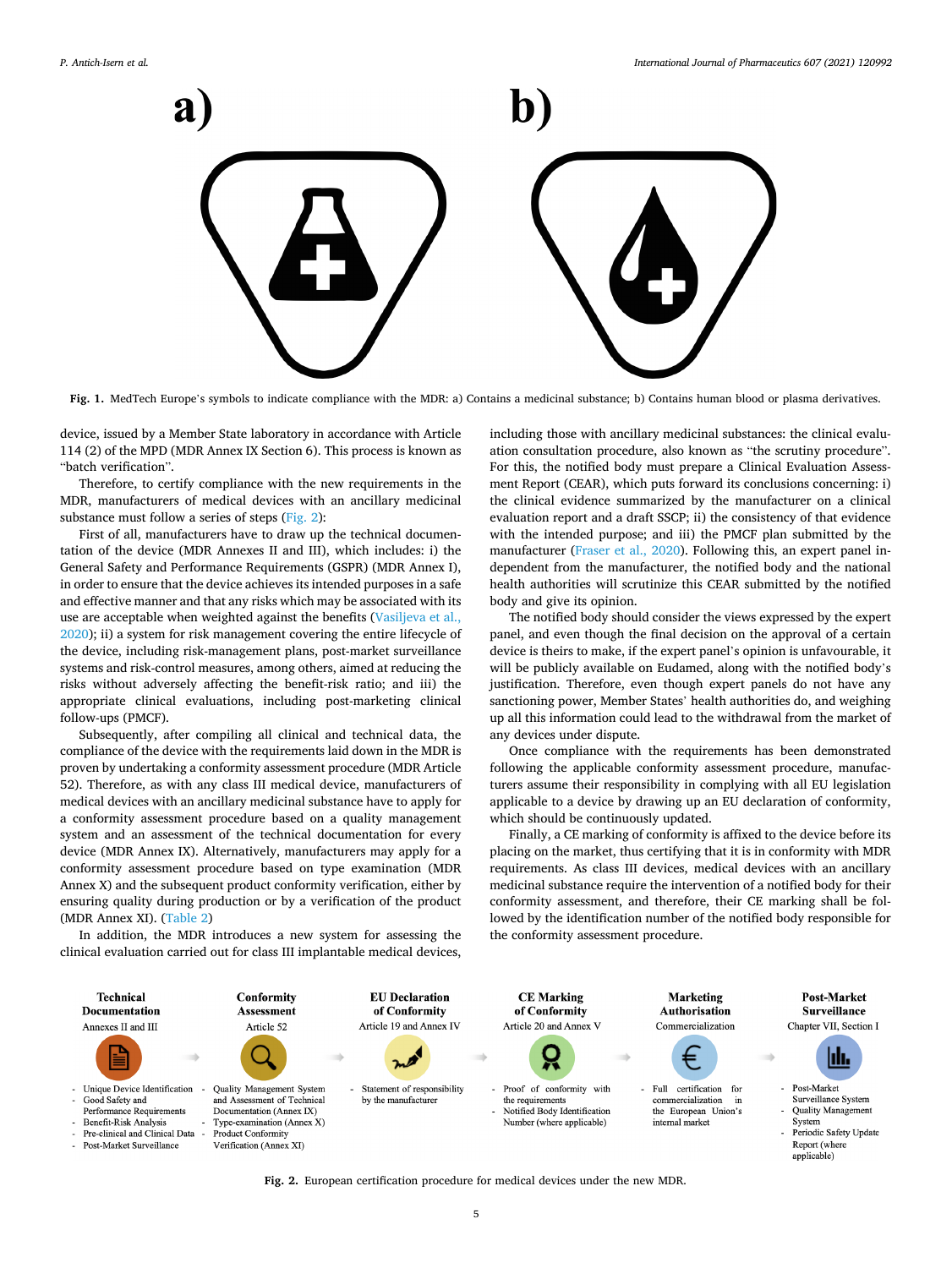| N      |               |
|--------|---------------|
| 읙      | ֪֚֡֝֬֝֬֝֬֝֬֝֬ |
| م<br>œ |               |
| ⊢      |               |

Certification routes for medical devices with an ancillary medicinal substance under the new MDR. When more than a certification route for a given subclass of medical device exists, they are separated by intervening lines in the columns related to the conformity assessment procedure. The notified body opinion column refers to the conformity of the device part of integral DDCs with the relevant GSPRs issued by a notified body in the remit of the Article 117 of the MDR. It is an abbreviated route in comparison with the EU Certificate of Conformity issued by a notified body after a complete conformity assessment procedure that ultimately allows the CE mark Certification routes for medical devices with an ancillary medicinal substance under the new MDR. When more than a certification route for a given subclass of medical device exists, they are separated by intervening lines in the columns related to the conformity assessment procedure. The notified body opinion column refers to the conformity of the device part of integral DDCs with the relevant GSPRs issued by a notified body in the remit of the Article 117 of the MDR. It is an abbreviated route in comparison with the EU Certificate of Conformity issued by a notified body after a complete conformity assessment procedure that ultimately allows the CE mark to be affixed on the device. to be affixed on the device.

<span id="page-5-0"></span>*P. Antich-Isern et al.* 



*3.3.1. Highlights on medical devices with an ancillary medicinal substance under the new European legal framework* 

Since the principal intended actions of medical devices with an ancillary medicinal substance are achieved by the device part, whereas the medicinal substance only supports these actions, they shall be certified under the new MDR. However, for medical devices with an ancillary medicinal substance, notified bodies shall seek a scientific opinion from a medicinal products authority regarding the quality, safety and usefulness of the substance, including the benefit or risk of its incorporation into the device. This requirement applies to all devices that incorporate a medicinal substance regardless of whether said substance exerts its action on the human body or not. Therefore, for all those devices where the "liability to act upon the body" was used by the manufacturer as a justification not to follow the consultation to medicinal products authorities under the MDD, the consultation must always take place under the MDR ([MDCG, 2020](#page-15-0)). The competent medicinal products authority issuing the scientific opinion may vary depending on the type of medicinal substance: if it is a biological medicinal product derived from human blood or plasma or any other medicinal product that may fall under the scope of the centralized procedure, the scientific opinion can only be given by EMA, and it shall be compiled in a Consultation procedure Public Assessment Report (CPAR), whereas for all other medicinal products, any competent authority designated by a Member State, as well as EMA, may provide the scientific opinion.

Therefore, although these items are considered medical devices, if the consulted medicinal products authority emits an unfavourable scientific opinion, the notified body will not be able to issue an EU technical documentation assessment certificate, even when they meet all the requirements laid down by the MDR.

#### **4. Drug-device combinations**

#### *4.1. Definition of drug-device combination*

A 2019 draft guideline on quality requirements for "drug-device combinations" (DDCs) that was scheduled to be finalised before the entry into force of the MDR on  $26<sup>th</sup>$  May 2021 defines them as "medicinal products which contain one or more medical device(s) as an integral part of the composition, as well as medicinal products for which one or more medical device(s) and/or device component(s) are neces-sary for use of the medicinal product" [\(CHMP, 2019](#page-13-0)).

Therefore, drug-device combinations can be divided into two categories: integral DDCs and non-integral DDCs. However, as opposed to medical devices with an ancillary medicinal substance, which are considered class III medical devices in virtue of MDR Rule 14, all other classification rules may apply to the device part of DDCs, and thus, DDCs may not necessarily be composed of exclusively class III medical devices.

#### *4.2. Integral drug-device combinations*

### *4.2.1. Definition of integral drug-device combination*

Integral drug-device combinations are medicinal products that incorporate one or more medical devices in their composition. They are physically united during manufacture, and therefore have to be supplied and used jointly. As established by the second sub-paragraphs of both Article 1(8) and Article 1(9) of the MDR, integral DDCs form a single product intended exclusively for use in the given combination and not reusable, and for which either the medicinal substance it incorporates has an action that is principal and not ancillary to that of the device, or the device is intended to administer the medicinal product. Therefore, they are considered medicinal products and, as such, will be covered by the MPD.

ゝ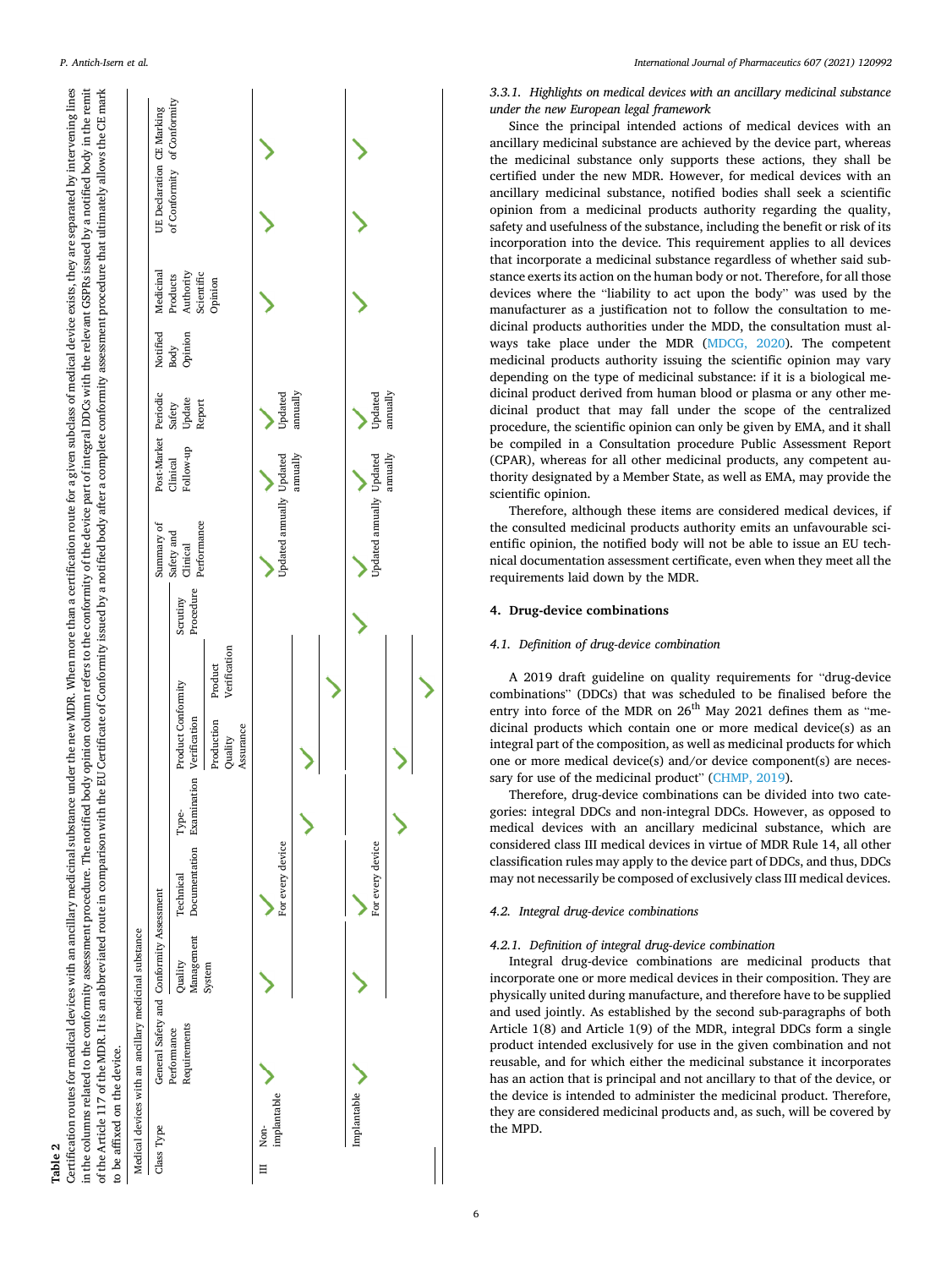*International Journal of Pharmaceutics 607 (2021) 120992*

*4.2.2. Examples and summary of legal requirements for integral DDCs with a class III medical device part* 

An example of integral drug-device combinations are *levonorgestrelreleasing intrauterine devices* (LNG-IUD). In addition to contraception, this technology is starting to be used for the treatment of some diseases and ailments such as heavy menstrual bleeding, for which it has demonstrated to be more effective than oral therapies in reducing blood loss and improving quality of life [\(Bofill Rodriguez et al., 2020](#page-13-0)), reduction of pain in dysmenorrhea, adenomyosis and endometriosis ([Song et al., 2020\)](#page-15-0), as well as protection against atypical hyperplasia or low-risk endometrial cancer [\(Adeyemi-Fowode and Bercaw-Pratt, 2019;](#page-13-0)  [Pal et al., 2018](#page-13-0)). LNG-IUD are integral drug-device combinations, given that their principal intended action is achieved by the medicinal substance, and the device part solely acts as its support or mode of administration. As a result, LNG-IUD are marketed as medicinal products (covered by the MPD).

Since IUDs are long term invasive devices whose principal intended action is contraception, the device part of these DDCs will be a class III medical device (MDR Annex VIII Rule 15). Therefore, manufacturers have to apply for the same conformity assessment procedure for the device part as the ones explained above for devices with an ancillary medicinal substance, except those related to the substance itself, since they are all class III medical devices. ([Table 3](#page-7-0))

# *4.2.3. Examples and summary of legislative requirements for integral DDCs with a class IIa or a class IIb medical device part*

One of the most well-known examples of integral DDCs are *nonrefillable inhalers*, which have revolutionized asthma and chronic obstructive pulmonary disease treatment. These drug-device combinations have allowed local delivery of the medicinal product. There are various types of devices available depending on the patient's cognitive status, dexterity, ability to coordinate inhaler actuation and inhalation, and disease severity [\(Chandel et al., 2019; Rogliani et al., 2017](#page-13-0)). Taking into account the particularities of these DDCs, the new MDR has revised their risk class by adding a new classification rule which states that "all inhalers invasive with respect to body orifices are class IIa devices, unless their mode of action has an essential impact on the efficacy and safety of the administered medicinal product or they are intended to treat life-threatening conditions, in which case they are classified instead as class IIb" (MDR Annex VIII Rule 20).

Manufacturers of DDCs where the device part is a class IIa or IIb device have to compile the technical documentation (MDR Annexes II and III), including a PMCF and a PSUR, updated at least every two years for class IIa devices and at least annually for class IIb devices. Then, they apply for a conformity assessment procedure based on a quality management system and an assessment of the technical documentation for at least one representative device for each category of devices for class IIa devices, and for at least one representative device per generic device group for class IIb devices (MDR Annex IX), in order to certify compliance with the requirements laid down by the MDR.

Alternatively, if the device part is a class IIa device, manufacturers may apply for a conformity assessment procedure based on ensuring that devices are manufactured in conformity with their technical documentation for at least one representative device for each category of devices, together with a product conformity verification, either by ensuring quality during production or by a verification of the product (MDR Annex XI). On the other hand, if the device part is a class IIb device, manufacturers may apply for a conformity assessment procedure based on a type-examination coupled with a product conformity verification, either by ensuring quality during production or by a verification of the product (MDR Annexes X and XI).

Furthermore, if the device part is a class IIb implantable device not considered a well-established technology (WET) as specified in Article 52 of the MDR (i.e., sutures, staples, dental fillings and braces, tooth crowns, screws, wedges, plates, wires, pins, clips and connectors), manufacturers following the first procedure will have to apply for an

assessment of the technical documentation for every device. However, if they are indeed WET, an assessment of the technical documentation per generic device group will be enough.

# *4.2.4. Examples and summary of legislative requirements for integral DDCs with a class I medical device part that is sterile, has a measuring function and/or is a reusable surgical instrument*

Another example of integral DDCs are *pre-filled syringes*. In this case, the medical device part acts only as a drug-administering device, and therefore, the principal intended action is achieved by the medicinal product that it administers. These products promote a more active role of patients in their own medication regime, thus minimizing the burden on the healthcare system; and they allow for more individualized and precise dosing, increasing both the efficacy and safety profiles (I'[Ons,](#page-14-0)  [2020\)](#page-14-0). Nowadays, medications available in pre-filled syringes can range from vaccines (e.g., recombinant hepatitis B, quadrivalent human papillomavirus or conjugate 13-valent pneumococcal), to treatments for cancer (e.g., adalimumab or etanercept), rheumatoid arthritis (e.g., tocilizumab), or deep vein thrombosis (e.g., enoxaparin) [\(Ludwin et al.,](#page-15-0)  [2021; Sacha et al., 2015](#page-15-0)).

Since the device part of pre-filled syringes that do not carry the needle pre-assembled is a non-invasive device intended for channelling liquids for the purpose of eventual infusion, they are considered class I medical devices (MDR Annex VIII Rule 2). Furthermore, as they are supplied in sterile conditions and have a measuring function, they are part of the sub-group of class I medical devices that require the involvement of a notified body during their conformity assessment. However, for these pre-filled syringes, the involvement of a notified body shall be limited to any aspects relating to the conformity of the device with the metrological requirements and to any aspects relating to the establishment, securing and maintenance of sterile conditions (MDR Article 52(7)). Therefore, manufacturers will have to compile technical documentation (MDR Annexes II and III) similar to that of other devices but whose PMCF will not require annual updates. Another difference is that instead of preparing a PSUR, manufacturers of these device parts will have to compile a post-market surveillance report (that will only need updating when necessary, instead of periodic updating as with PSUR). Then they will apply for a conformity assessment procedure based on either a quality management system (MDR Annex IX), or a product conformity verification by ensuring quality during production (MDR Annex XI), in order to certify compliance with the requirements laid down by the MDR.

# *4.2.5. Examples and summary of legislative requirements for integral DDCs with a class I medical device part that is non-sterile, does not have a measuring function and/or is not a reusable surgical instrument*

Another example of integral DDCs whose medical device part is a class I device are *transdermal patches*, a pharmaceutical dosage form that circumvents most of the caveats observed for oral medicinal products like drug hydrolysis by digestive fluids or first-pass hepatic metabolism ([Lee et al., 2018\)](#page-14-0). Transdermal patches can provide a sustained drug delivery profile, which makes them convenient, especially for long-term treatments. For instance, the range of ailments treated with these integral DDCs has increased over the years: from smoking cessation ([Lindson](#page-14-0)  [et al., 2019](#page-14-0)), to contraception [\(Galzote et al., 2017](#page-14-0)), pain relief ([Nala](#page-15-0)[machu and Gudin, 2020\)](#page-15-0), motion sickness [\(Pastore et al., 2015](#page-15-0)) or cardiac disorders ([Al Hanbali et al., 2019\)](#page-13-0). Transdermal patches are integral drug-device combinations, given that the principal intended action is achieved by the medicinal substance, and the device only acts as its support or mode of administration. Therefore, as the device part is non-invasive and no other rules apply, transdermal patches are class I medical devices (MDR Annex VIII Rule 1) ([CHMP, 2014\)](#page-13-0). However, since these class I medical devices are placed on the market in nonsterile conditions, without measuring functions and are not reusable surgical instruments, they do not require the intervention of a notified body, and only the technical documentation (MDR Annexes II and III)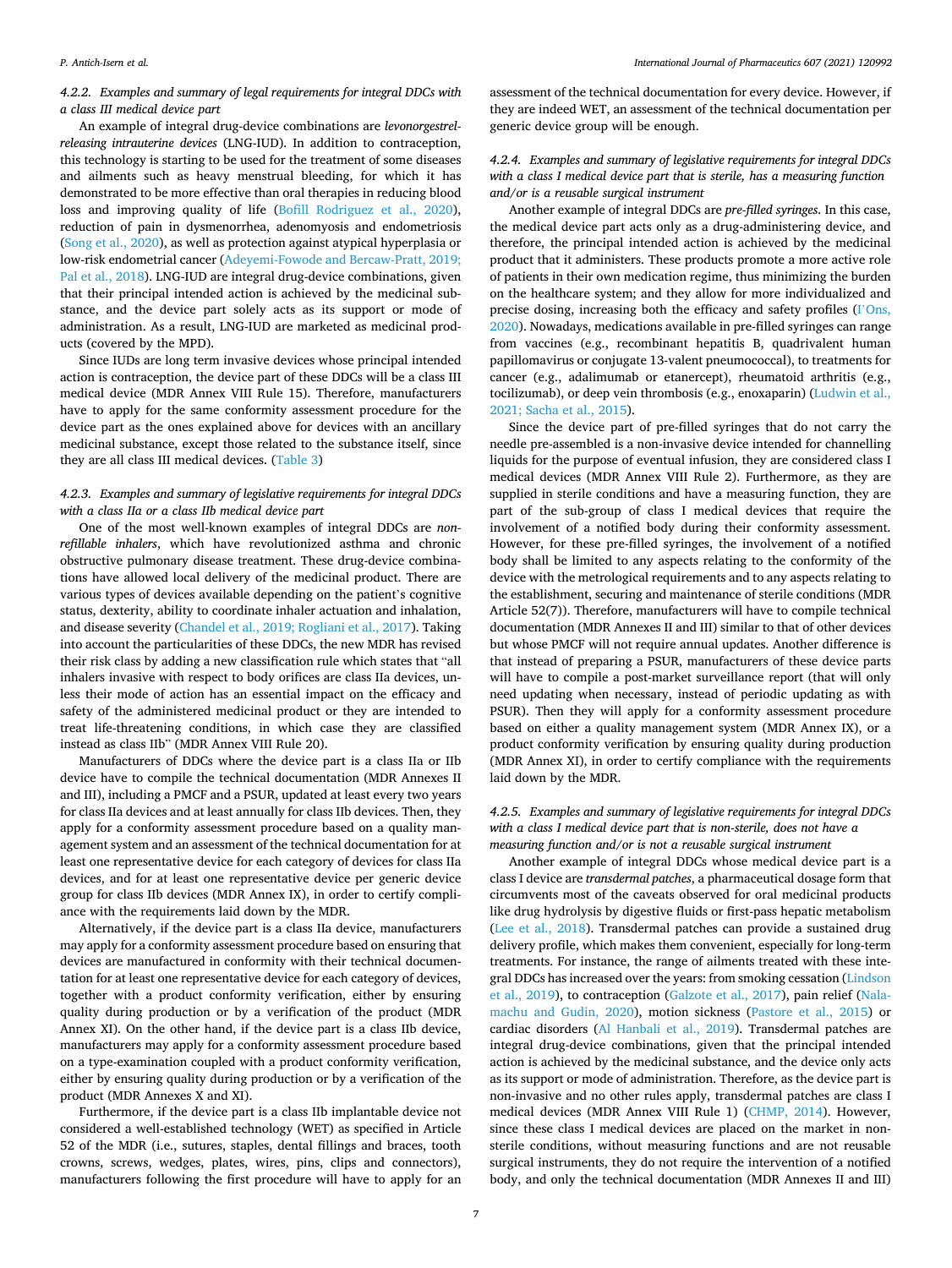#### <span id="page-7-0"></span>**Table 3**

 $\infty$ 

Certification routes for the device part of integral drug-device combinations under the new MDR. When more than a certification route for a given subclass of medical device exists, they are separated by intervening lines in the columns related to the conformity assessment procedure. The notified body opinion column refers to the conformity of the device part of integral DDCs with the relevant GSPRs issued by a notified body in the remit of the Article 117 of the MDR. It is an abbreviated route in comparison with the EU Certificate of Conformity issued by a notified body after a complete conformity assessment procedure that ultimately allows the CE mark to be affixed on the device.



Р. *P. Antich-Isern et al.* Antich-Isern  $\overline{a}$  $\mathbf{p}$ 

(*continued on next page*)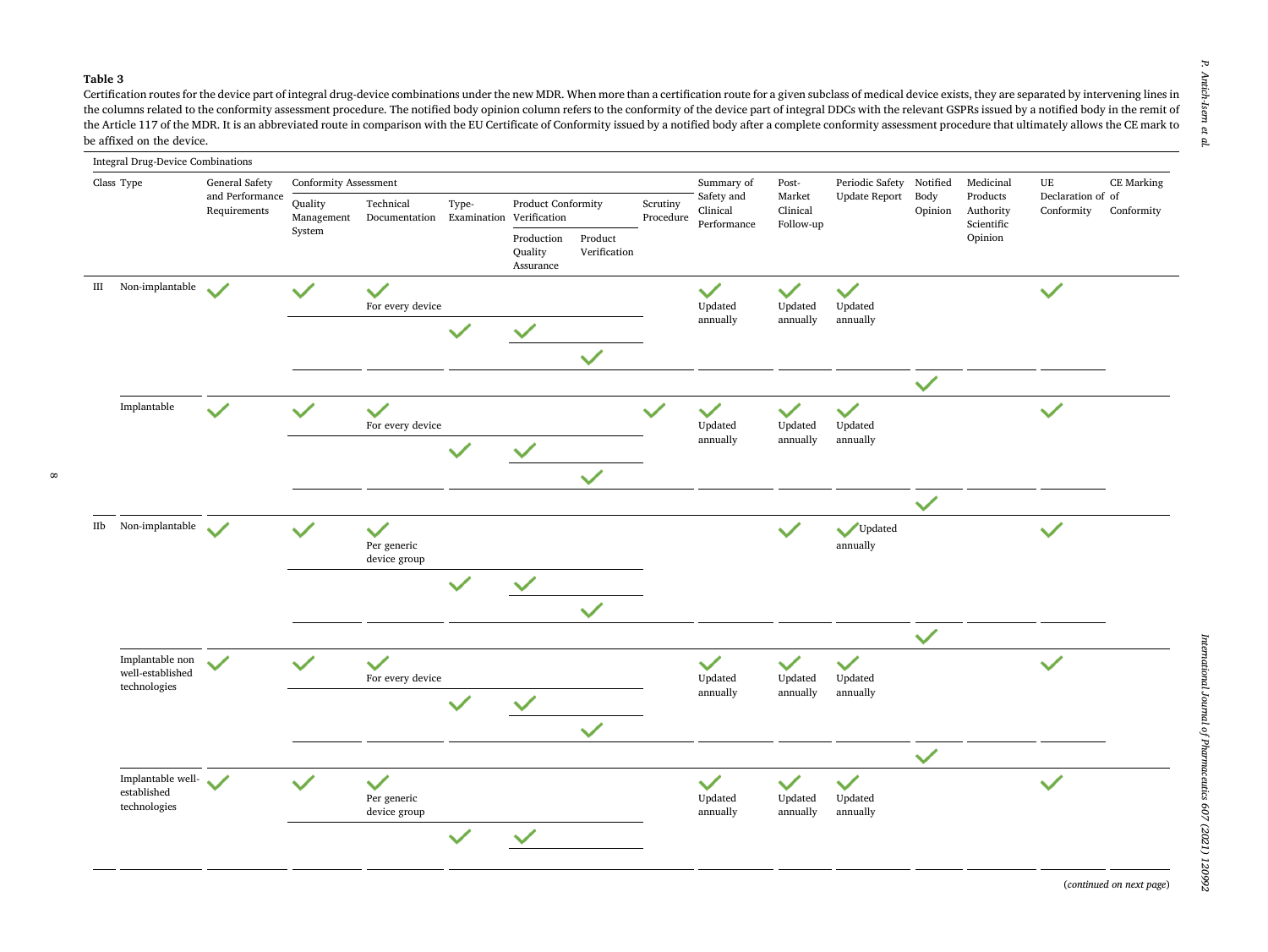$\circ$ 

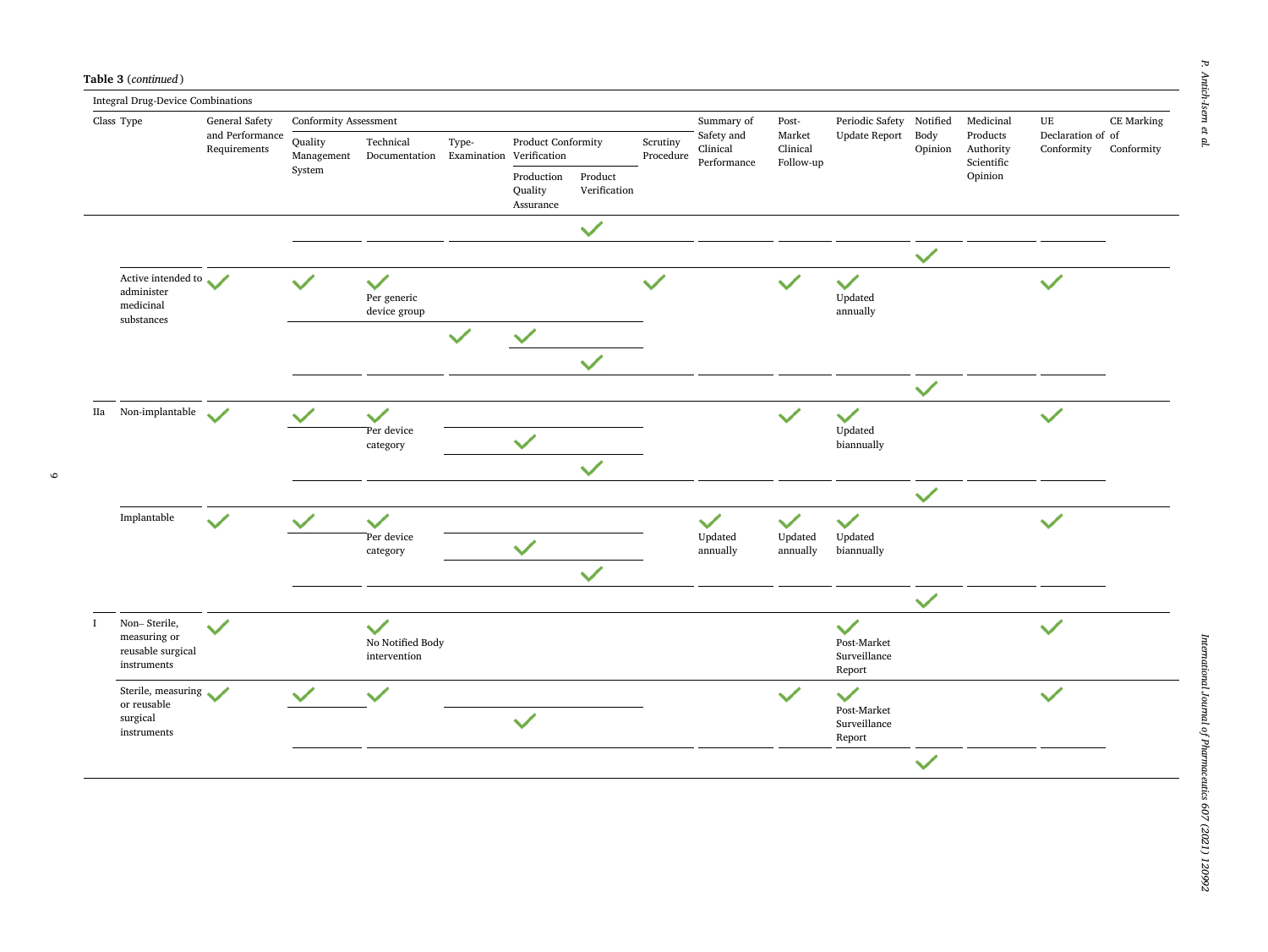has to be drawn up in order to certify compliance with the GSPR laid down by the MDR.

#### *4.2.6. Examples of investigational integral DDCs*

Moreover, in addition to marketed DDCs, a number of investigational integral DDCs are currently under development, including 3D printed DDCs where the device part action is ancillary to that of the medicinal product. As a matter of fact, progress is being made for almost any mode of administration, such as oral [\(Jeong et al., 2020](#page-14-0)), subcutaneous ([Stewart et al., 2020](#page-15-0)), topical ([Goyanes et al., 2016](#page-14-0)), vaginal ([Tiboni](#page-16-0)  [et al., 2021](#page-16-0)) or intrauterine [\(Sivasankaran and Jonnalagadda, 2021](#page-15-0)), to boost the development of more precise drug delivery profiles ([Elbadawi](#page-14-0)  [et al., 2020\)](#page-14-0).

# *4.2.7. Highlights on integral drug-device combinations under the new European legal framework*

Despite integral drug-device combinations being regulated as medicinal products under the MPD or under the Regulation (EC) 726/2004, their marketing authorisation dossiers have to include the results of the conformity assessment for the device part with regards to the relevant GSPR contained in the manufacturer's EU declaration of conformity, or the relevant certificate issued by a notified body that would allow it to affix a CE marking, as amended in the MPD by the new Article 117 of the MDR. Manufacturers of integral DDCs can affix a CE marking of conformity to the device part, but this should not be included on the product's package, as it could lead to the misinterpretation that it is certifying the product as a whole. In fact, the integral DDC must follow the labelling requirements for medicinal products. As integral DDCs are primarily governed by the MPD, then MDR obligations related to unique device identifier (UDI) are not required and neither should they be applied to the labelling of the integral DDC. For integral DDCs with a CE mark on their device part, the UDI may be assigned to the device itself but should not appear on the labelling or outer package of the integral DDC [\(CMDh, 2019\)](#page-13-0).

Alternatively, whatever the risk class may be (except for class I medical devices placed on the market in non-sterile conditions, without measuring functions or not being reusable surgical instruments, since those do not require the intervention of notified bodies), when the aforementioned documentation is not available, an opinion from a notified body on the conformity with the MDR's relevant GSPR is enough to be granted certification ([CMDh, 2019\)](#page-13-0). Nonetheless, for the first time, a notified body's intervention in the marketing authorisation becomes crucial with the introduction of Article 117 in the MDR.

As a result, even though a CE marking of conformity will not be necessary for these items as the device part is indissolubly united to the medicinal product, when compared with the MDD, the MDR is more efficient at ensuring the safety of these items, as manufacturers of integral DDCs will need to have the device part evaluated by a notified body before it can be made available in the market and/or put into service. This will entail an increase in the safety and performance of these items, as drug-device combinations will meet the requirements laid down by both MPD and MDR. (Table 4)

For integral DDCs, the EMA and national competent authorities strongly recommend submitting the EU certificate, declaration of conformity or notified body opinion already as part of the dossier of the initial marketing authorisation application for the medicinal product, to facilitate a smooth running of the procedure. The absence of this documentation may result in additional clock stops during the procedure as it is necessary for the adoption of a favorable opinion by the Committee for Medicinal Products for Human Use (CHMP).

## *4.3. Non-integral drug-device combinations*

# *4.3.1. Definition of non-integral drug-device combination*

Non-integral drug-device combinations are those for which two or more separate components (medicinal product and medical device) are

#### **Table 4**

|  | Integral drug-device combination's authorisation similarities and differences |  |  |
|--|-------------------------------------------------------------------------------|--|--|
|  | between MDD and MDR's regimes.                                                |  |  |

| Regime        | Under MDD                                                                                                      | Under MDR                                                                                                                                                                                                                                                                               |
|---------------|----------------------------------------------------------------------------------------------------------------|-----------------------------------------------------------------------------------------------------------------------------------------------------------------------------------------------------------------------------------------------------------------------------------------|
| Consideration | Medicinal Product                                                                                              | Medicinal Product                                                                                                                                                                                                                                                                       |
| Rule          | Directive 2001/83/EC or<br>Regulation 726/2004                                                                 | Directive 2001/83/EC or<br>Regulation 726/2004                                                                                                                                                                                                                                          |
| Requirements  | Relevant essential safety and<br>performance requirements of<br>Annex Lof Council Directive<br>93/42/EEC (MDD) | Relevant general safety and<br>performance requirements of<br>Annex I of Regulation (EU) $n^{\circ}$ .<br>2017/745 (MDR)                                                                                                                                                                |
| Notified Body | No intervention required                                                                                       | Article 117:<br>- Conformity assessment<br>results with regards to GSPR<br>for EU declaration of<br>conformity or<br>- Conformity assessment<br>results with regards to GSPR<br>for CE marking certificate or<br>- Notified Body opinion on the<br>conformity with the relevant<br>GSPR |

not physically united during manufacture but need to be combined for administration. The medical device part can be supplied either copackaged with the medicinal product or in a separate packaging. In the latter case, the medicinal product package leaflet will include a reference to the medical device, because it is inextricably needed for its administration.

Moreover, any device which is intended to administer a medicinal product shall be governed by the MDR, as established by the first subparagraph of its Article 1(9). In this case, the medicinal product and its medical device part are placed on the market separately, and as such, even though they are used jointly, they will each have to meet their respective regulatory requirements.

# *4.3.2. Examples and summary of legislative requirements for non-integral DDCs with a class III medical device part*

As life-prolonging treatments improve, cancer survivorship increases, shifting the focus of pain management therapy from short-term analgesia to chronic pain relief ([Bruel and Burton, 2016; Siegel et al.,](#page-13-0)  [2020\)](#page-13-0). In this context, *intrathecal pumps* provide an effective technique for the treatment of cancer-related pain.

The main advantage of these drug-device combinations, consisting of a refillable reservoir (typically of morphine or ziconotide) attached to a small catheter threaded upward into the spinal fluid space, is that they deliver the medicinal products directly into the central nervous system, allowing for the administration of lower doses in their site of action, which translates into fewer systemic adverse effects and better control of the analgesia [\(Deer et al., 2019; Fallon et al., 2018](#page-14-0)). Subsequently, the pump is programmed to regularly release a specific dose and, depending on the pump size, concentration and dose, it will have to be refilled every couple of months using a syringe and a needle. However, even though the benefits outweigh the risks, their incorporation into clinical practice has been limited, in part due to the added complexity of implantation surgery when compared with oral or intravenous administration ([Dupoiron, 2019](#page-14-0)). When classifying the implantable device part of intrathecal pumps, they qualify as class III medical devices for three different reasons: i) they are intended to be used in direct contact with the central nervous system; ii) they are intended to administer medicinal products; iii) they are active implantable devices (MDR Annex VIII Rule 8). Therefore, manufacturers of these non-integral DDCs must follow the same steps previously described for all other class III medical devices. ([Table 5](#page-10-0))

# *4.3.3. Examples and summary of legislative requirements for non-integral DDCs with class IIa or class IIb medical device parts*

Contrary to non-refillable inhalers, which are integral DDCs as the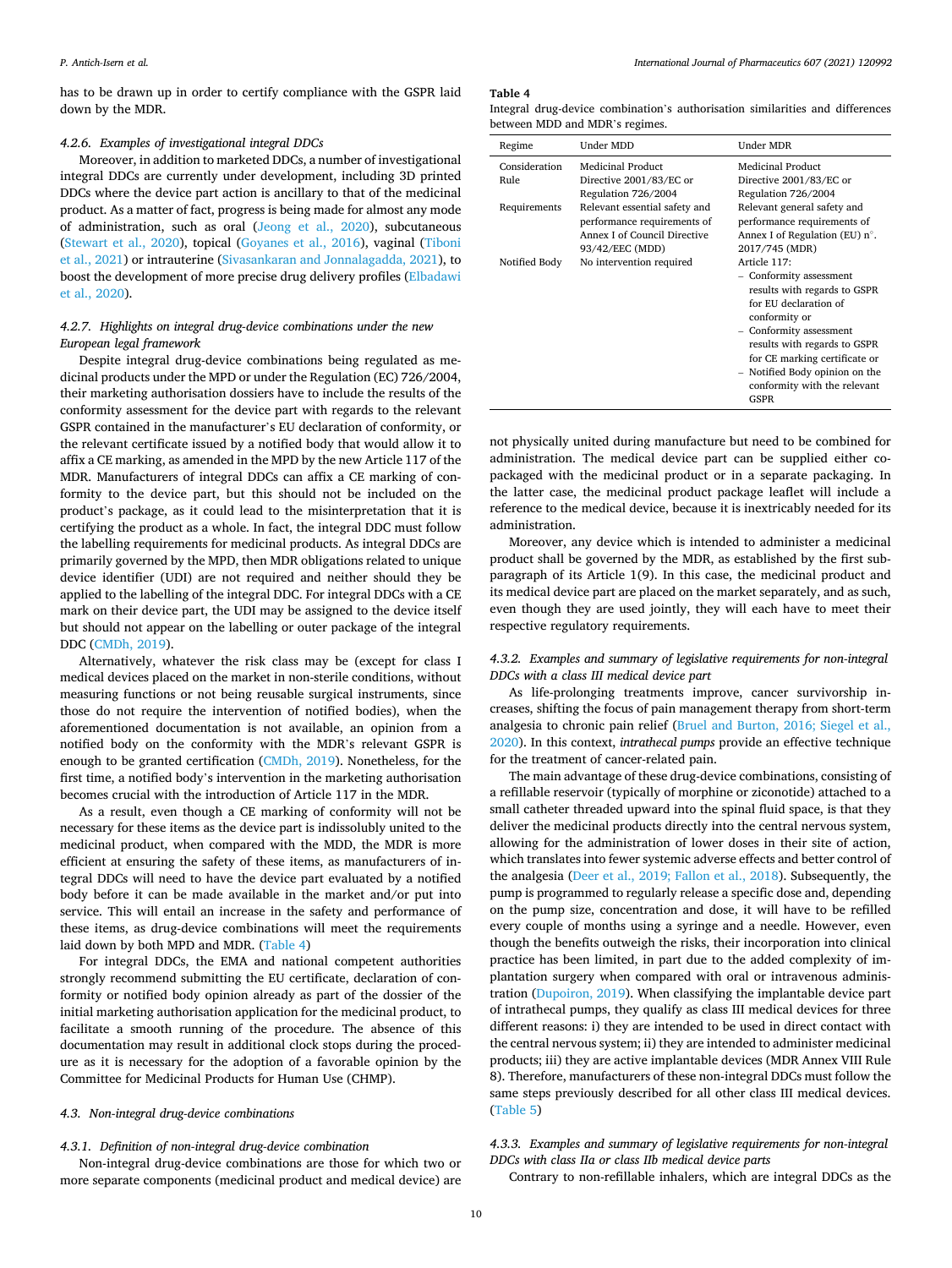#### <span id="page-10-0"></span>**Table 5**

 $\overline{1}$ 

Certification routes for the device part of non-integral drug-device combinations under the new MDR. When more than a certification route for a given subclass of medical device exists, they are separated by intervening lines in the columns related to the conformity assessment procedure. The notified body opinion column refers to the conformity of the device part of integral DDCs with the relevant GSPRs issued by a notified body in the remit of the Article 117 of the MDR. It is an abbreviated route in comparison with the EU Certificate of Conformity issued by a notified body after a complete conformity assessment procedure that ultimately allows the CE mark to be affixed on the device.



(*continued on next page*)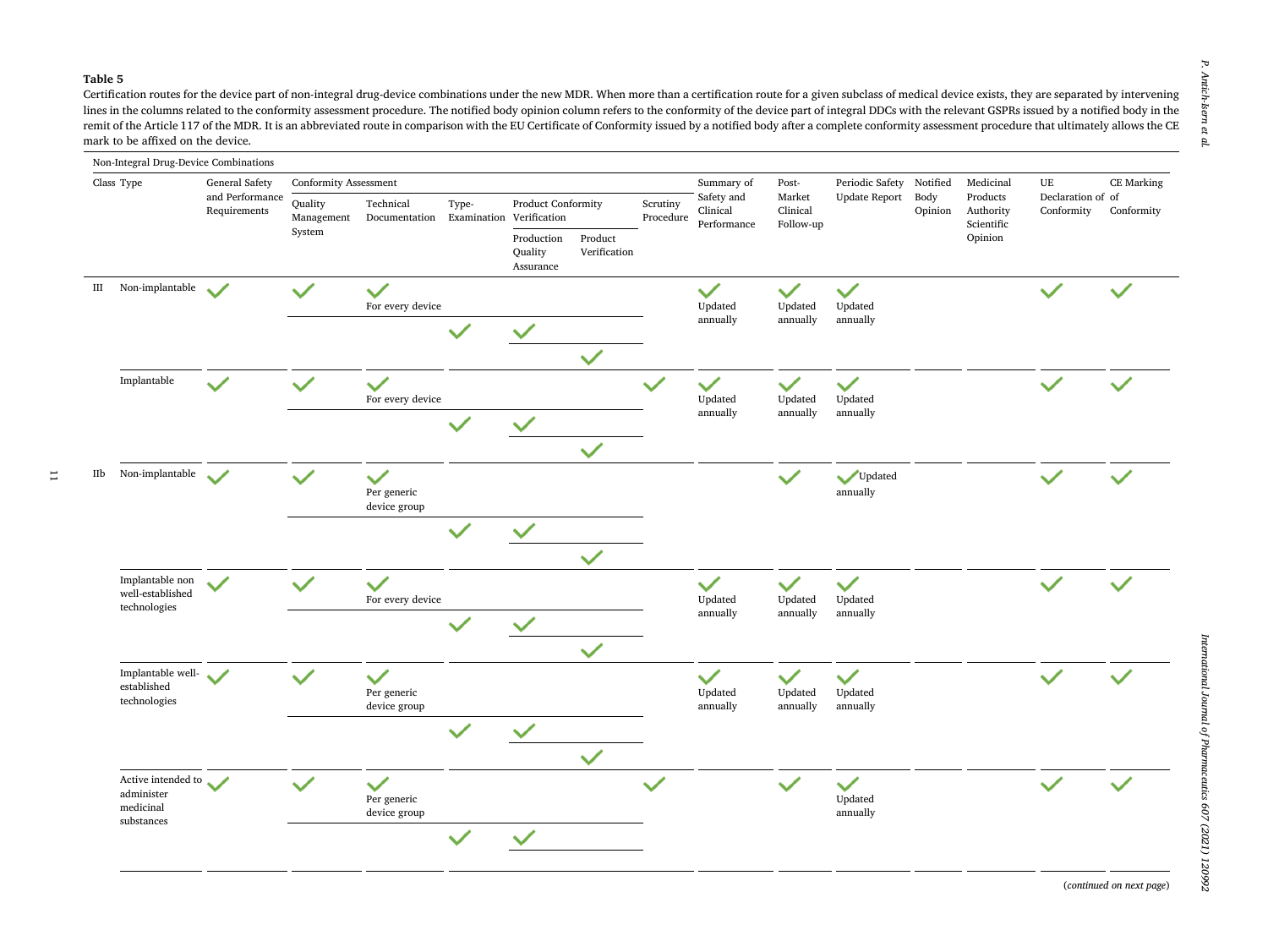**Table 5** (*continued* )

|            | Non-Integral Drug-Device Combinations                            |                |                              |                                                  |                                    |                         |              |                       |                                       |                                 |                                                       |                 |                                                |                                 |            |
|------------|------------------------------------------------------------------|----------------|------------------------------|--------------------------------------------------|------------------------------------|-------------------------|--------------|-----------------------|---------------------------------------|---------------------------------|-------------------------------------------------------|-----------------|------------------------------------------------|---------------------------------|------------|
| Class Type |                                                                  | General Safety | <b>Conformity Assessment</b> |                                                  |                                    |                         |              | Summary of            | Post-                                 | Periodic Safety                 | Notified                                              | Medicinal       | UE                                             | CE Marking                      |            |
|            | and Performance<br>Requirements                                  |                | Quality<br>Management        | Technical<br>Documentation                       | Type-<br>Examination Verification  | Product Conformity      |              | Scrutiny<br>Procedure | Safety and<br>Clinical<br>Performance | Market<br>Clinical<br>Follow-up | <b>Update Report</b>                                  | Body<br>Opinion | Products<br>Authority<br>Scientific<br>Opinion | Declaration of of<br>Conformity | Conformity |
|            |                                                                  | System         |                              |                                                  | Production<br>Quality<br>Assurance | Product<br>Verification |              |                       |                                       |                                 |                                                       |                 |                                                |                                 |            |
|            |                                                                  |                |                              |                                                  |                                    |                         | $\checkmark$ |                       |                                       |                                 |                                                       |                 |                                                |                                 |            |
| IIa        | Non-implantable<br>$\checkmark$                                  |                |                              | Per device<br>category                           |                                    |                         |              |                       |                                       |                                 | Updated<br>biannually                                 |                 |                                                |                                 |            |
|            |                                                                  |                |                              |                                                  |                                    |                         |              |                       |                                       |                                 |                                                       |                 |                                                |                                 |            |
|            |                                                                  |                |                              |                                                  |                                    |                         | $\checkmark$ |                       |                                       |                                 |                                                       |                 |                                                |                                 |            |
|            | Implantable                                                      | $\checkmark$   | $\checkmark$                 |                                                  |                                    |                         |              |                       | $\checkmark$                          | $\checkmark$                    | $\checkmark$                                          |                 |                                                | $\checkmark$                    |            |
|            |                                                                  |                |                              | Per device<br>category                           |                                    |                         |              | Updated<br>annually   | Updated<br>annually                   | Updated<br>biannually           |                                                       |                 |                                                |                                 |            |
|            |                                                                  |                |                              |                                                  |                                    |                         | $\checkmark$ |                       |                                       |                                 |                                                       |                 |                                                |                                 |            |
|            | Non-Sterile,<br>measuring or<br>reusable surgical<br>instruments | $\checkmark$   |                              | $\checkmark$<br>No Notified Body<br>intervention |                                    |                         |              |                       |                                       |                                 | $\checkmark$<br>Post-Market<br>Surveillance<br>Report |                 |                                                | $\checkmark$                    |            |
|            | Sterile, measuring<br>or reusable                                |                |                              |                                                  |                                    |                         |              |                       |                                       | $\checkmark$                    | $\checkmark$                                          |                 |                                                |                                 |            |
|            | surgical<br>instruments                                          |                |                              |                                                  |                                    | $\checkmark$            |              |                       |                                       |                                 | Post-Market<br>Surveillance<br>Report                 |                 |                                                |                                 |            |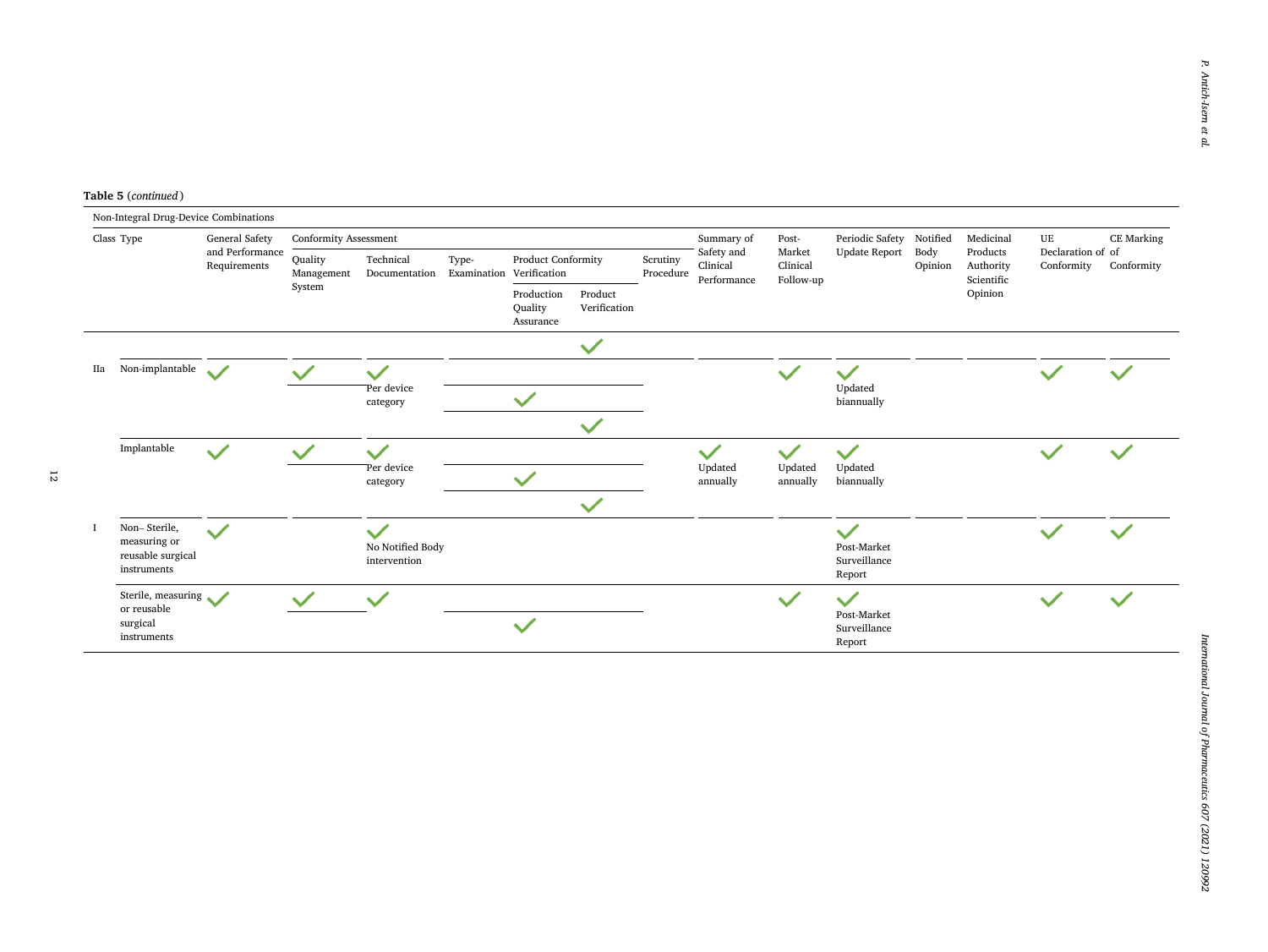medicinal product and the medical device are physically united, *reusable inhalers* are non-integral DDCs, as the inhaler and the cartridges can be obtained separately. Even though they can be sold in different secondary packages, the cartridge product information will contain a reference to the inhaler, because it will be inextricably needed for its administration. Nevertheless, no matter if co-packaged or not, the same new classification rules introduced with the MDR will apply for all inhalers which are invasive with respect to body orifices (MDR Annex VIII Rule 20). Therefore, according to their risk class, reusable inhalers will have to follow the same conformity assessment procedures that have been previously explained for non-refillable inhalers.

Moreover, the MDR includes a set of especial requirements for class IIb active devices intended to administer and/or remove a medicinal product (MDR Annex VIII Rule 12). An example of a non-integral drugdevice combination with this type of device part are *insulin pumps*. Continuous subcutaneous insulin infusion offers a more physiologic insulin replacement profile than multiple daily insulin injections. However, insulin pump efficacy in young adults with type 1 diabetes remains uncertain [\(Pickup, 2019\)](#page-15-0), and results vary widely when compared to multiple daily insulin injections: from a lower risk of severe hypoglycaemia and ketoacidosis and better glycaemic control ([Karges et al.,](#page-14-0)  [2017\)](#page-14-0), to a modest reduction in HbA1c [\(Benkhadra et al., 2017\)](#page-13-0), or even an increased risk of ketoacidosis (probably due to malfunction of the pump and/or catheter occlusion) ([Pala et al., 2019\)](#page-15-0). Despite this controversy surrounding efficacy, psychosocial benefits, such as motivation, adherence to treatment, increased quality of life or decreased caregiver burden, especially in newly diagnosed patients and in children, may have contributed to the increase in insulin pump adoption ([Mueller-](#page-15-0)[Godeffroy et al., 2018](#page-15-0)). This has driven the constant innovation of manufacturers with ever more sophisticated pumps ([Sharma et al.,](#page-15-0)  [2021; Sora et al., 2019; Zimmerman et al., 2019\)](#page-15-0), and even the development of systems that combine a pump and a monitor for automated insulin delivery ([Beck et al., 2019\)](#page-13-0). As the medical device part of insulin pumps is a class IIb active device intended to administer and/or remove a medicinal product, in addition to the conformity assessment procedure for any class IIb medical device, manufacturers will have to carry out the scrutiny procedure explained above for class III implantable devices, by which a notified body has to elaborate a CEAR that will be assessed by an independent expert panel. Moreover, it is worth noting that software, in its own right, when specifically intended by the manufacturer to be used for a medical purpose, like the one used in last generation automated insulin pumps, also qualifies as a medical device under the MDR, and therefore shall be subject to risk classification and the appropriate conformity assessment procedures before it can be made available in the market and/or put into service [\(Beckers et al., 2021; Minssen et al.,](#page-13-0)  [2020; Muehlematter et al., 2021](#page-13-0)).

# *4.3.4. Examples and summary of legislative requirements for non-integral DDCs with a class I medical device part that is sterile, has a measuring function and/or is a reusable surgical instrument*

Finally, *oral administration devices*, such as cups, spoons, or syringes, that are generally supplied along with liquid medicinal products, are non-integral DDC for which the medical device is a class I device with a measuring function. For these devices, the involvement of a notified body shall be limited to the aspects relating to the conformity of the devices with the metrological requirements. Therefore, manufacturers of these devices will have to follow the same procedures previously discussed for integral DDCs with class I medical devices placed on the market in sterile conditions, with measuring functions or that are reusable surgical instruments.

# *4.3.5. Highlights on non-integral drug-device combinations under the new European legal framework*

As opposed to integral DDCs, for which a notified body's opinion on the compliance with the relevant GSPR may be sufficient if the conformity assessment of the device part is not available, manufacturers of non-integral DDCs must pass the appropriate conformity assessment procedure to draw up an EU declaration of conformity.

Moreover, unlike integral DDCs, medical devices constituting nonintegral DDCs must be affixed with a CE marking of conformity in accordance with the MDR before making them available in the market and/or putting them into service.

# **5. Concluding remarks**

A succession of safety issues, most notably the thalidomide disaster and the breast implant rupture incident, have motivated regulators, stakeholders and patients alike to promote an ever more comprehensive European legal framework for both medicinal products and medical devices. In this context, a new European regulation on medical devices, which fully applies from May  $26^{th}$  2021, aims at ensuring the smooth functioning of the internal market and setting high standards of quality and safety for these items.

In the remit of this new European regulation (MDR) the main difference between medical devices and medicinal products is the means of achieving their principal intended action. For manufacturers of borderline products, obtaining marketing authorisation as a medical device or as a medicinal product may pose a huge difference in the entry to the market, and thus, in profit returns after the initial investment. The MDR constitutes a major asset to clearly set the basis for the regulatory framework under which a product incorporating both a medicinal product and a medical device falls.

In this regard, for devices incorporating medicinal substances where the action of the medicinal substance is ancillary, the product is primarily regulated as a medical device and must be CE marked. However, a favourable scientific opinion must be provided by a medicinal products authority before a notified body can issue an EU certificate for the device. Unlike the MDD, the MDR states that the notified body may not deliver the certificate if the opinion is unfavourable. Furthermore, for the first time, the MDR also states that clinical investigations are mandatory for these medical devices with an ancillary medicinal substance (as for all other class III devices) to prove clinical benefits. The new regulatory requirements applicable to medical devices that incorporate an ancillary medicinal substance show that the legislative model is moving towards convergence with the legislative approach required for the authorisation of medicinal products, based on a high level of health protection for patients and users. Alternatively, for devices incorporating a medicinal substance where the action of the medicinal substance is principal, the integral drug-device combination is primarily regulated under the medicinal products framework, although, for the first time, the relevant general safety and performance requirements of the MDR regarding the quality, safety and efficacy of the medicinal product apply to its device part.

Moreover, the regulatory framework for administration devices is also clarified with the MDR. If the administration device is marketed as a single integral product intended exclusively to be used in the given combination and it is not reusable, the integral drug-device combination is primarily regulated under the medicinal products framework, although, for the first time, the relevant general safety and performance requirements of the MDR have to be demonstrated for the device part. In this case, CE marking is not necessary. However, if the device part has CE marking, it may be included on the device itself but not on the labelling for the drug-device combination, as it may be misinterpreted as referring to the combination as a whole. Alternatively, for all other administration devices not physically united to the medicinal product (either co-packaged or not), the administration device is primarily regulated under the MDR. Accordingly, for these non-integral drug-device combinations, the device part has to be CE marked.

Altogether, the core precept of the new European legal framework is that medicinal products authorities evaluate the specific aspects related to the quality, safety and efficacy of the medicinal product, and that notified bodies assess the relevant general safety and performance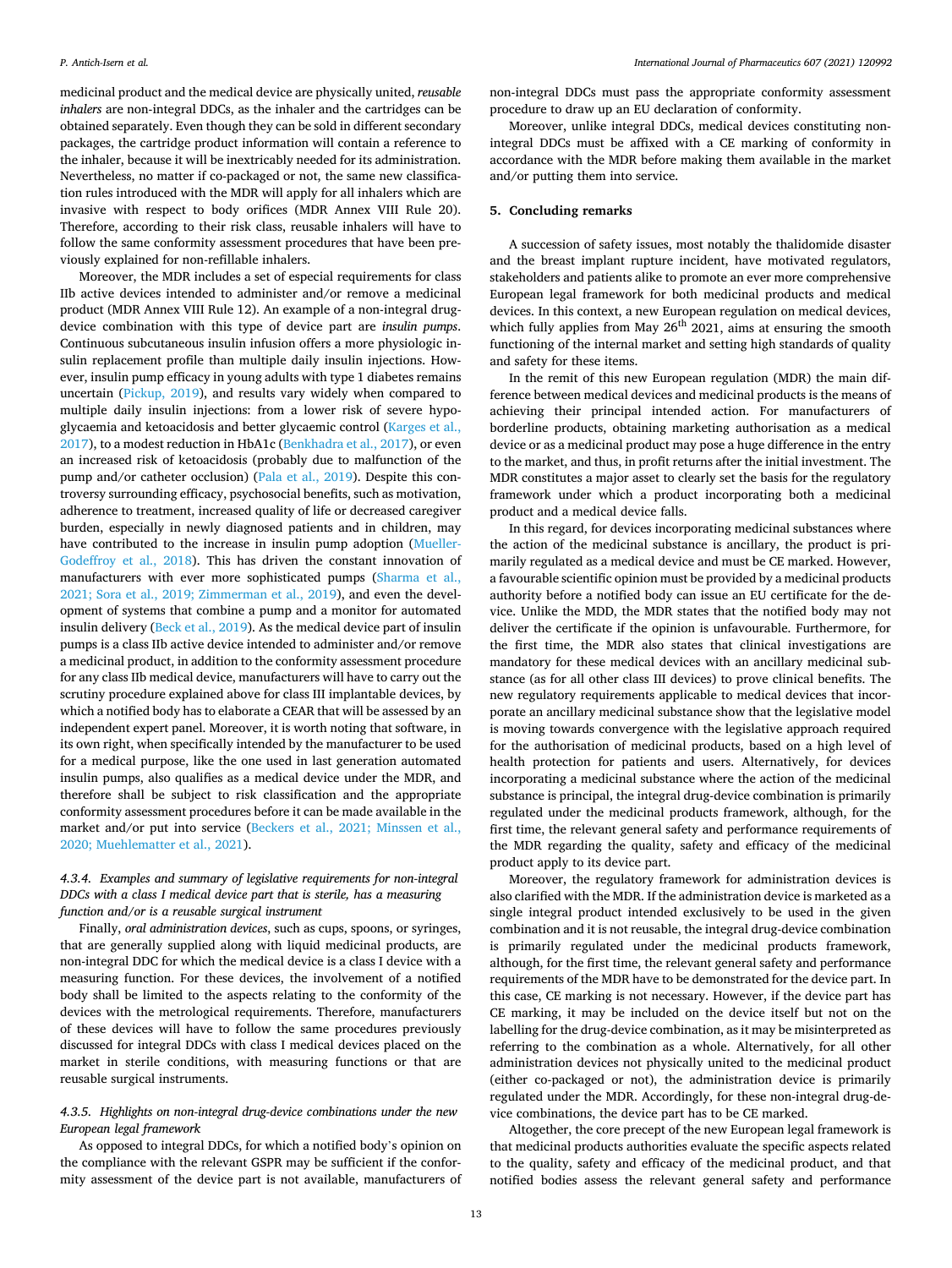*International Journal of Pharmaceutics 607 (2021) 120992*

<span id="page-13-0"></span>requirements of the medical device. As a result, the full application of this new framework from May 2021 onwards will have a great impact on regulatory agencies.

In fact, with the introduction by the MDR of more comprehensive requirements for notified bodies, the number of qualified notified bodies and their scope will inexorably decrease. In particular, Article 117 of the new MDR introduces a new requirement for the involvement of notified bodies in the European market authorisation of integral drug-device combinations. Analogously, the MDR has also introduced more rigorous procedures for the evaluation of class III implantable devices and class IIb active devices intended to administer and/or remove a medicinal product by notified bodies through the implementation of the scrutiny procedure. Moreover, the movement of certain devices to a higher risk class under the MDR will demand more involvement of notified bodies in their evaluation of conformity. Taken together, the MDR will doubtless increase the notified bodies' workload for the evaluation of both medical devices with ancillary medicinal substances and drug-device combinations (either integral or non-integral).

The MDR also lays down new responsibilities for EMA and the national competent authorities for medicinal products. As a result, before a notified body can issue a CE certificate for a medical device with an ancillary medicinal substance, it must seek the scientific opinion of a medicinal products authority on the quality and safety of the ancillary substance. Moreover, the MDR allows the European Commission to consult EMA when deliberating on the regulatory status of borderline products involving medicines. Finally, national competent authorities or EMA must lead the marketing authorization process of drug-device combinations (either integral or non-integral). As a result, medicinal products authorities will also increase their workload noticeably upon full application of the MDR.

Therefore, an increase in collaboration between notified bodies and medicinal products authorities is to be expected. In particular, to ensure a consistent procedure, the assessment report of notified bodies containing the requested opinion for integral drug-device combinations and the scientific opinion provided by the medicinal products authority on medical devices with an ancillary substance should be designed in such a way that each half can rely on the other for the final marketing authorisation or certificate of conformity, respectively. However, despite the positive increase in quality standards through the implementation of the MDR, this joint assessment will also translate into prolonged times for certification and authorisation.

Overall, the new European perspective contributes to the understanding of the companionship between medical devices and medicinal products, defining their boundaries and requirements and providing the necessary regulatory framework to enable European healthcare to benefit from the new arising collaboration between medtechs and pharmaceutical companies.

#### **CRediT authorship contribution statement**

**Pau Antich-Isern:** Writing – original draft. **Julia Caro-Barri:**  Writing – review & editing. **Juan Aparicio-Blanco:** Conceptualization, Supervision, Writing – review  $&$  editing.

# **Declaration of Competing Interest**

The authors declare that they have no known competing financial interests or personal relationships that could have appeared to influence the work reported in this paper.

# **Acknowledgement**

Open Access funding provided by Complutense University of Madrid.

#### **References**

- AbuRahma, A.F., AbuRahma, Z.T., Scott, G., Adams, E., Mata, A., Beasley, M., Dean, L.S., Davis, E., 2019. The incidence of carotid in-stent stenosis is underestimated ≥50% or ≥80% and its clinical implications. J. Vasc. Surg. 69 (6), 1807–1814. [https://doi.](https://doi.org/10.1016/j.jvs.2018.08.185)  [org/10.1016/j.jvs.2018.08.185](https://doi.org/10.1016/j.jvs.2018.08.185).
- Adeyemi-Fowode, O.A., Bercaw-Pratt, J.L., 2019. Intrauterine devices: effective contraception with noncontraceptive benefits for adolescents. J. Pediatr. Adolesc. Gynecol. 32 (5), S2–S6. [https://doi.org/10.1016/j.jpag.2019.07.001.](https://doi.org/10.1016/j.jpag.2019.07.001)
- Agence Française de Sécurité Sanitaire des Produits de Santé, 2010. Silicone filled breast implants from Poly Implant Prothèse Company. Tests results, Agence Nationale de Sécurité du Medicament et des produits santé, Publications, pp. 1–2. https://archi [veansm.integra.fr/var/ansm\\_site/storage/original/application/38fbe37bdd1897eb0](https://archiveansm.integra.fr/var/ansm_site/storage/original/application/38fbe37bdd1897eb09de4f892a317c14.pdf)  [9de4f892a317c14.pdf](https://archiveansm.integra.fr/var/ansm_site/storage/original/application/38fbe37bdd1897eb09de4f892a317c14.pdf).
- Agence Française de Sécurité Sanitaire des Produits Santé, 2010b. Silicone filled breast implants manufactured by Poly Implant Prosthese (PIP). Press Release of 4 January 2010, Agence Nationale de Sécurité du Medicament et des produits santé, Publications, pp. 1. [https://archiveansm.integra.fr/var/ansm\\_site/storage/original/](https://archiveansm.integra.fr/var/ansm_site/storage/original/application/ff8f7014c6ee1b6674c8fb7dd2835840.pdf) [application/ff8f7014c6ee1b6674c8fb7dd2835840.pdf.](https://archiveansm.integra.fr/var/ansm_site/storage/original/application/ff8f7014c6ee1b6674c8fb7dd2835840.pdf)
- Al Hanbali, O.A., Khan, H.M.S., Sarfraz, M., Arafat, M., Ijaz, S., Hameed, A., 2019. Transdermal patches: design and current approaches to painless drug delivery. Acta Pharm. 69, 197–215. [https://doi.org/10.2478/acph-2019-0016.](https://doi.org/10.2478/acph-2019-0016)
- Alvarez-Lorenzo, C., Concheiro, A., 2019. Smart drug release from medical devices. J. Pharmacol. Exp. Ther. 370 (3), 544–554. [https://doi.org/10.1124/](https://doi.org/10.1124/jpet.119.257220)  [jpet.119.257220](https://doi.org/10.1124/jpet.119.257220).
- Arciola, C.R., Campoccia, D., Montanaro, L., 2018. Implant infections: adhesion, biofilm formation and immune evasion. Nat. Rev. Microbiol. 16 (7), 397–409. [https://doi.](https://doi.org/10.1038/s41579-018-0019-y) [org/10.1038/s41579-018-0019-y.](https://doi.org/10.1038/s41579-018-0019-y)
- Bachour, Y., Heinze, Z.C.M., Dormaar, T.S., van Selms, W.G., Ritt, M.J.P.F., Niessen, F.B., 2018. Poly Implant Prothèse silicone breast implants: implant dynamics and capsular contracture. Eur. J. Plast. Surg. 41 (5), 563–570. [https://doi.org/10.1007/s00238-](https://doi.org/10.1007/s00238-018-1427-y) [018-1427-y](https://doi.org/10.1007/s00238-018-1427-y).
- Beck, R.W., Bergenstal, R.M., Laffel, L.M., Pickup, J.C., 2019. Advances in technology for management of type 1 diabetes. Lancet 394 (10205), 1265–1273. [https://doi.org/](https://doi.org/10.1016/S0140-6736(19)31142-0) [10.1016/S0140-6736\(19\)31142-0.](https://doi.org/10.1016/S0140-6736(19)31142-0)
- Beckers, R., Kwade, Z., Zanca, F., 2021. The EU medical device regulation: implications for artificial intelligence-based medical device software in medical physics. Physica Med. 83, 1–8. <https://doi.org/10.1016/j.ejmp.2021.02.011>.
- Beksinska, M., Wong, R., Smit, J., 2020. Male and female condoms: their key role in pregnancy and STI/HIV prevention. Best Pract. Res. Clin. Obstetr. Gynaecol. 66, 55–67. [https://doi.org/10.1016/j.bpobgyn.2019.12.001.](https://doi.org/10.1016/j.bpobgyn.2019.12.001)
- Benkhadra, K., Alahdab, F., Tamhane, S.U., McCoy, R.G., Prokop, L.J., Murad, M.H., 2017. Continuous subcutaneous insulin infusion versus multiple daily injections in individuals with type 1 diabetes: a systematic review and meta-analysis. Endocrine 55 (1), 77–84. https://doi.org/10.1007/s12020-016-1039-x. s://doi.org/10.1007/s12020-016-1039-x.
- Bhusal, P., Harrison, J., Sharma, M., Jones, D.S., Hill, A.G., Svirskis, D., 2016. Controlled release drug delivery systems to improve post-operative pharmacotherapy. Drug Deliv. Transl. Res. 6 (5), 441-451. https://doi.org/10.1007/s13346-016-0305-
- Bofill Rodriguez, M., Lethaby, A., Jordan, V., 2020. Progestogen-releasing intrauterine systems for heavy menstrual bleeding. Cochr. Datab. System. Rev. 6 https://doi.org/ [10.1002/14651858.CD002126.pub4.](https://doi.org/10.1002/14651858.CD002126.pub4)
- Borhani, S., Hassanajili, S., Ahmadi Tafti, S.H., Rabbani, S., 2018. Cardiovascular stents: overview, evolution, and next generation. Prog. Biomater. 7 (3), 175–205. [https://](https://doi.org/10.1007/s40204-018-0097-y) [doi.org/10.1007/s40204-018-0097-y](https://doi.org/10.1007/s40204-018-0097-y).
- Bruel, B.M., Burton, A.W., 2016. Intrathecal therapy for cancer-related pain. Pain Med. 17 (12), 2404–2421. <https://doi.org/10.1093/pm/pnw060>.
- Butcher, M.J., Zubert, T., Christiansen, K., Carranza, A., Pawlicki, P., Seibel, S., 2020. Topical agents for premature ejaculation: a review. Sex. Med. Rev. 8 (1), 92–99. <https://doi.org/10.1016/j.sxmr.2019.03.003>.
- Caminati, M., Giorgis, V., Palterer, B., Racca, F., Salvottini, C., Rossi, O., 2019. Allergy and sexual behaviours: an update. Clin. Rev. Allergy Immunol. 56 (3), 269–277. [https://doi.org/10.1007/s12016-017-8618-3.](https://doi.org/10.1007/s12016-017-8618-3)
- Chandel, A., Goyal, A.K., Ghosh, G., Rath, G., 2019. Recent advances in aerosolised drug delivery. Biomed. Pharmacother. 112, 108601. [https://doi.org/10.1016/j.](https://doi.org/10.1016/j.biopha.2019.108601)  [biopha.2019.108601](https://doi.org/10.1016/j.biopha.2019.108601).
- Committee for Medicinal Products for Human Use, 2012. Consultation procedure Public Assessment Report (CPAR) - Consultation on an ancillary medicinal substance incorporated in a medical device (8 August 2012), EMEA/CHMP/91490/2009. European Union, pp. 1–31. [https://www.ema.europa.eu/en/documents/other/cons](https://www.ema.europa.eu/en/documents/other/consultation-ancillary-medicinal-substance-incorporated-medical-device-floseal-haemostatic-matrix/d_en.pdf) [ultation-ancillary-medicinal-substance-incorporated-medical-device-floseal-ha](https://www.ema.europa.eu/en/documents/other/consultation-ancillary-medicinal-substance-incorporated-medical-device-floseal-haemostatic-matrix/d_en.pdf) [emostatic-matrix/d\\_en.pdf.](https://www.ema.europa.eu/en/documents/other/consultation-ancillary-medicinal-substance-incorporated-medical-device-floseal-haemostatic-matrix/d_en.pdf)
- Committee for Medicinal Products for Human Use, 2014. Guideline on quality of transdermal patches (23 October 2014), EMA/CHMP/QWP/608924/2014. European Union, pp. 1–27. [https://www.ema.europa.eu/en/documents/scientifi](https://www.ema.europa.eu/en/documents/scientific-guideline/guideline-quality-transdermal-patches_en.pdf)  [c-guideline/guideline-quality-transdermal-patches\\_en.pdf.](https://www.ema.europa.eu/en/documents/scientific-guideline/guideline-quality-transdermal-patches_en.pdf)
- Committee for Medicinal Products for Human Use, 2019. Draft Guideline on the quality requirements for drug-device combinations (29 May 2019), EMA/CHMP/QWP/ BWP/259165/2019. European Union, pp. 1–26. [https://www.ema.europa.eu/en/](https://www.ema.europa.eu/en/documents/scientific-guideline/draft-guideline-quality-requirements-drug-device-combinations_en.pdf)  [documents/scientific-guideline/draft-guideline-quality-requirements-drug-device-co](https://www.ema.europa.eu/en/documents/scientific-guideline/draft-guideline-quality-requirements-drug-device-combinations_en.pdf) [mbinations\\_en.pdf.](https://www.ema.europa.eu/en/documents/scientific-guideline/draft-guideline-quality-requirements-drug-device-combinations_en.pdf)
- Co-ordination Group for Mutual Recognition and Decentralised Procedures Human, 2019. Questions & Answers on Implementation of the Medical Devices and In Vitro Diagnostic Medical Devices Regulations ((EU) 2017/745 and (EU) 2017/746) Rev. 1 (21 October 2019), EMA/37991/2019. European Union, pp. 1–9. [https://www.ema.](https://www.ema.europa.eu/en/documents/regulatory-procedural-guideline/questions-answers-implementation-medical-devices-vitro-diagnostic-medical-devices-regulations-eu/745-eu-2017/746_en.pdf)  [europa.eu/en/documents/regulatory-procedural-guideline/questions-answe](https://www.ema.europa.eu/en/documents/regulatory-procedural-guideline/questions-answers-implementation-medical-devices-vitro-diagnostic-medical-devices-regulations-eu/745-eu-2017/746_en.pdf)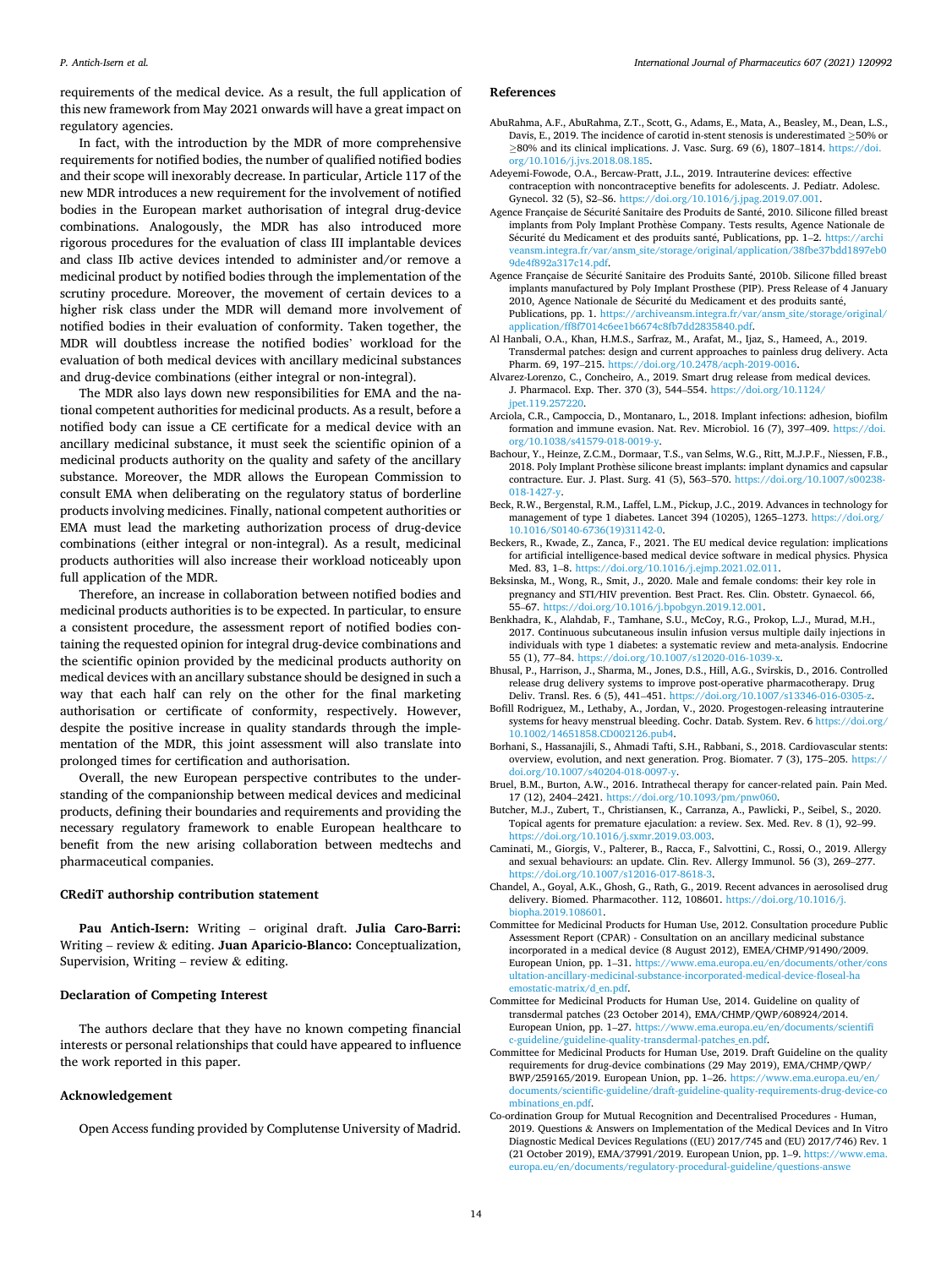<span id="page-14-0"></span>[rs-implementation-medical-devices-vitro-diagnostic-medical-devices-regulations-e](https://www.ema.europa.eu/en/documents/regulatory-procedural-guideline/questions-answers-implementation-medical-devices-vitro-diagnostic-medical-devices-regulations-eu/745-eu-2017/746_en.pdf) [u/745-eu-2017/746\\_en.pdf](https://www.ema.europa.eu/en/documents/regulatory-procedural-guideline/questions-answers-implementation-medical-devices-vitro-diagnostic-medical-devices-regulations-eu/745-eu-2017/746_en.pdf).

Cohn, D., Sloutski, A., Elyashiv, A., Varma, V.B., Ramanujan, R., 2019. In situ generated medical devices. Adv. Healthcare Mater. 8 (8), 1801066. [https://doi.org/10.1002/](https://doi.org/10.1002/adhm.v8.810.1002/adhm.201801066)  [adhm.v8.810.1002/adhm.201801066](https://doi.org/10.1002/adhm.v8.810.1002/adhm.201801066).

Cyphert, E.L., von Recum, H.A., 2017. Emerging technologies for long-term antimicrobial device coatings: advantages and limitations. Exp. Biol. Med. 242 (8), 788–798. <https://doi.org/10.1177/1535370216688572>.

Deer, T.R., Pope, J.E., Hanes, M.C., McDowell, G.C., 2019. Intrathecal therapy for chronic pain: a review of morphine and ziconotide as firstline options. Pain Med.cine 20, 784–798. [https://doi.org/10.1093/pm/pny132.](https://doi.org/10.1093/pm/pny132)

Derakhshandeh, H., Kashaf, S.S., Aghabaglou, F., Ghanavati, I.O., Tamayol, A., 2018. Smart bandages: the future of wound care. Trends Biotechnol. 36 (12), 1259–1274. <https://doi.org/10.1016/j.tibtech.2018.07.007>.

- Derefinko, K.J., Ashby, S., Hayes, T., Kaplan, C., Bursac, Z., García, F.I.S., Madjlesi, A., Tonkin, L., Bowden, M., Popescu, F., Waters, T., 2020. Sexually transmitted infections and contraceptive use in adolescents. Am. J. Prev. Med. 58 (4), 536–546. [https://doi.org/10.1016/j.amepre.2019.11.012.](https://doi.org/10.1016/j.amepre.2019.11.012)
- Dupoiron, D., 2019. Intrathecal therapy for pain in cancer patients. Curr. Opin. Supp. Pall. Care 13, 75–80. [https://doi.org/10.1097/SPC.0000000000000427.](https://doi.org/10.1097/SPC.0000000000000427)

European Community. Directive 98/79/EC of the European Parliament and of the Council of 27 October 1998 on in vitro diagnostic medical devices (OJ L 331, 07.12.1998, pp. 1). [https://eur-lex.europa.eu/legal-content/EN/TXT/PDF/?ur](https://eur-lex.europa.eu/legal-content/EN/TXT/PDF/?uri=CELEX%3a31998L0079%26from=EN) i=[CELEX:31998L0079](https://eur-lex.europa.eu/legal-content/EN/TXT/PDF/?uri=CELEX%3a31998L0079%26from=EN)&from=EN.

Elbadawi, M., Muñiz Castro, B., Gavins, F.K.H., Ong, J.J., Gaisford, S., Pérez, G., Basit, A. W., Cabalar, P., Goyanes, A., 2020. M3DISEEN: a novel machine learning approach for predicting the 3D printability of medicines. Int. J. Pharm. 590, 119837. [https://](https://doi.org/10.1016/j.ijpharm.2020.119837)  [doi.org/10.1016/j.ijpharm.2020.119837.](https://doi.org/10.1016/j.ijpharm.2020.119837)

- Emanuel, E.J., Persad, G., Upshur, R., Thome, B., Parker, M., Glickman, A., Zhang, C., Boyle, C., Smith, M., Phillips, J.P., 2020. Fair allocation of scarce medical resources in the time of COVID-19. N. Engl. J. Med. 382 (21), 2049–2055. [https://doi.org/](https://doi.org/10.1056/NEJMsb2005114) [10.1056/NEJMsb2005114](https://doi.org/10.1056/NEJMsb2005114).
- European Economic Community. Council Directive 90/385/EEC of 20 June 1990 on the approximation of the laws of the Member States Relating to active implantable medical devices (OJ L 189, 20.7.1990, p. 17). [https://eur-lex.europa.eu/legal-conte](https://eur-lex.europa.eu/legal-content/EN/TXT/PDF/?uri=CELEX:31990L0385&from=EN)  [nt/EN/TXT/PDF/?uri](https://eur-lex.europa.eu/legal-content/EN/TXT/PDF/?uri=CELEX:31990L0385&from=EN)=CELEX:31990L0385&from=EN.

European Economic Community. Council Directive 93/42/EEC of 14 of June 1993 concerning medical devices (OJ L 169, 12.7.1993, pp. 1). [https://eur-lex.europa.eu](https://eur-lex.europa.eu/legal-content/EN/TXT/PDF/?uri=CELEX%3a31993L0042%26from=EN)  [/legal-content/EN/TXT/PDF/?uri](https://eur-lex.europa.eu/legal-content/EN/TXT/PDF/?uri=CELEX%3a31993L0042%26from=EN)=CELEX:31993L0042&from=EN.

European Commission: DG Enterprise and Industry (Directorate F, Unit F3 "Cosmetics and medical devices"), 2015. Medical Devices Guidance Document - Borderline products, drug-delivery products and medical devices incorporating, as an integral part, an ancillary medicinal substance or an ancillary human blood derivative, MEDDEV 2.1/3 rev 3 (Ref. Ares(2015)2062695). European Union, pp. 1–22. [http://www.meddev.info/\\_documents/2\\_1\\_3\\_rev\\_3-12\\_2009\\_en.pdf](http://www.meddev.info/_documents/2_1_3_rev_3-12_2009_en.pdf).

European Community. Directive 2001/83/EC of the European Parliament and of the Council of 6 November 2001 on the Community code relating to medicinal products for human use (OJ L 311, 28.11.2001, pp. 67). [https://eur-lex.europa.eu/legal-conte](https://eur-lex.europa.eu/legal-content/EN/TXT/PDF/?uri=CELEX%3a32001L0083%26from=en)  [nt/EN/TXT/PDF/?uri](https://eur-lex.europa.eu/legal-content/EN/TXT/PDF/?uri=CELEX%3a32001L0083%26from=en)=CELEX:32001L0083&from=en.

European Community. Directive 2004/27/EC of the European Parliament and of the Council of 31 March 2004 amending Directive 2001/83/EC on the Community code relating to medicinal products for human use (OJ L 136, 30.4.2004, pp. 34). [https:](https://eur-lex.europa.eu/legal-content/EN/TXT/PDF/?uri=CELEX%3a32004L0027%26from=EN) [//eur-lex.europa.eu/legal-content/EN/TXT/PDF/?uri](https://eur-lex.europa.eu/legal-content/EN/TXT/PDF/?uri=CELEX%3a32004L0027%26from=EN)=CELEX:32004L0027&fr  $om = EN$ .

European Community. Regulation (EC) No 726/2004 of the European Parliament and of the Council of 31 March 2004 laying down Community procedures for the authorisation and supervision of medicinal products for human and veterinary use and establishing a European Medicines Agency (OJ L 136, 30.4.2004, pp. 1). [https:](https://eur-lex.europa.eu/legal-content/EN/TXT/PDF/?uri=CELEX%3a32004R0726%26from=EN)  [//eur-lex.europa.eu/legal-content/EN/TXT/PDF/?uri](https://eur-lex.europa.eu/legal-content/EN/TXT/PDF/?uri=CELEX%3a32004R0726%26from=EN)=CELEX:32004R0726&fr  $om-FN$ .

European Medicines Agency, 2019. 2019 Annual Report, Annual Reports and Work Programmes. European Union, pp. 1–116. [https://www.ema.europa.eu/en/abo](https://www.ema.europa.eu/en/about-us/annual-reports-work-programmes) [ut-us/annual-reports-work-programmes](https://www.ema.europa.eu/en/about-us/annual-reports-work-programmes).

[European Medicines Agency, 2021. Medical Devices - Borderline Products. Human](http://refhub.elsevier.com/S0378-5173(21)00798-5/h0200) [Regulatory, European Union https://www.ema.europa.eu/en/human-regulatory/](http://refhub.elsevier.com/S0378-5173(21)00798-5/h0200) [overview/medical-devices#borderline-products-section.](http://refhub.elsevier.com/S0378-5173(21)00798-5/h0200)

European Union. Regulation (EU) No 2017/745 of the European Parliament and of the Council of 5 April 2017 on medical devices, amending Directive 2001/83/EC, Regulation (EC) No 178/2002 and Regulation (EC) No 1223/2009 and repealing Council Directives 90/385/EEC and 93/43/EEC (OJ L 117, 5.5.2017, pp. 1). [https:](https://eur-lex.europa.eu/legal-content/EN/TXT/PDF/?uri=CELEX%3a32017R0745%26from=EN) [//eur-lex.europa.eu/legal-content/EN/TXT/PDF/?uri](https://eur-lex.europa.eu/legal-content/EN/TXT/PDF/?uri=CELEX%3a32017R0745%26from=EN)=CELEX:32017R0745&fr  $om = EN$ .

European Union. Regulation (EU) No 2017/746 of the European Parliament and of the Council of 5 April 2017 on in vitro diagnostic medical devices and repealing Directive 98/79/EC and Commission Decision 2010/227/EU (OJ L 117, 5.5.2017, pp. 176). [https://eur-lex.europa.eu/legal-content/EN/TXT/PDF/?uri](https://eur-lex.europa.eu/legal-content/EN/TXT/PDF/?uri=CELEX%3a32017R0746%26from=EN)=CELEX: [32017R0746](https://eur-lex.europa.eu/legal-content/EN/TXT/PDF/?uri=CELEX%3a32017R0746%26from=EN)&from=EN.

European Union. Regulation (EU) No 2020/561 of the European Parliament and of the Council of 23 April 2020 amending Regulation (EU) 2017/745 on medical devices, as regards the dates of application of certain of its provisions (OJ L 130, 24.4.2020, pp. 18). [https://eur-lex.europa.eu/legal-content/EN/TXT/PDF/?uri](https://eur-lex.europa.eu/legal-content/EN/TXT/PDF/?uri=CELEX%3a32020R0561%26from=EN)=CELEX: [32020R0561](https://eur-lex.europa.eu/legal-content/EN/TXT/PDF/?uri=CELEX%3a32020R0561%26from=EN)&from=EN.

Fallon, M., Giusti, R., Aielli, F., Hoskin, P., Rolke, R., Sharma, M., Ripamonti, C.I., 2018. Management of cancer pain in adult patients: ESMO Clinical Practice Guidelines. Ann. Oncol. 29, iv166–iv191. <https://doi.org/10.1093/annonc/mdy152>.

- Feldschreiber, P., Breckenridge, A., 2015. After thalidomide Do we have the right balance between public health and intellectual property. Rev. Recent Clin. Trials 10, 15–18. [https://doi.org/10.2174/1574887110666150430145520.](https://doi.org/10.2174/1574887110666150430145520)
- Fraser, A.G., Butchart, E.G., Szymański, P., Caiani, E.G., Crosby, S., Kearney, P., Van de Werf, F., 2018. The need for transparency of clinical evidence for medical devices in Europe. Lancet 392 (10146), 521–530. [https://doi.org/10.1016/S0140-6736\(18\)](https://doi.org/10.1016/S0140-6736(18)31270-4)

[31270-4](https://doi.org/10.1016/S0140-6736(18)31270-4).<br>Fraser, A.G., Byrne, R.A., Kautzner, J., Butchart, E.G., Szymański, P., Leggeri, I., De Boer, R.A., Caiani, E.G., Van De Werf, F., Vardas, P.E., Badimon, L., 2020. Implementing the new European regulations on medical devices—clinical responsibilities for evidence-based practice: a report from the Regulatory Affairs Committee of the European Society of Cardiology. Eur. Heart J. 41, 2589–2596. <https://doi.org/10.1093/eurheartj/ehaa382>.

Galzote, R.M., Rafie, S., Teal, R., Mody, S.K., 2017. Transdermal delivery of combined hormonal contraception: a review of the current literature. Int. J. Women's Health 9, 315–321. <https://doi.org/10.2147/ijwh.s102306>.

Goyanes, A., Det-Amornrat, U., Wang, J., Basit, A.W., Gaisford, S., 2016. 3D scanning and 3D printing as innovative technologies for fabricating personalized topical drug delivery systems. J. Control. Release 234, 41–48. [https://doi.org/10.1016/j.](https://doi.org/10.1016/j.jconrel.2016.05.034) [jconrel.2016.05.034.](https://doi.org/10.1016/j.jconrel.2016.05.034)

Graça, M.F.P., Miguel, S.P., Cabral, C.S.D., Correia, I.J., 2020. Hyaluronic acid—based wound dressings: a review. Carbohydr. Polym. 241, 116364. [https://doi.org/](https://doi.org/10.1016/j.carbpol.2020.116364)  [10.1016/j.carbpol.2020.116364](https://doi.org/10.1016/j.carbpol.2020.116364).

[Gupta, S., Andersen, C., Black, J., de Leon, J., Fife, C., Lantis II, J.C., Niezgoda, J.,](http://refhub.elsevier.com/S0378-5173(21)00798-5/h0255) [Snyder, R., Sumpio, B., Tettelbach, W., Treadwell, T., Weir, D., Silverman, R.P.,](http://refhub.elsevier.com/S0378-5173(21)00798-5/h0255)  [2017. Management of chronic wounds: diagnosis, preparation, treatment, and](http://refhub.elsevier.com/S0378-5173(21)00798-5/h0255)  [follow-up. Wounds Compend. Clin. Res. Pract. 29, S19](http://refhub.elsevier.com/S0378-5173(21)00798-5/h0255)–S36.

I'ons, G., 2020. Could pre-filled safety syringes facilitate the adoption of home administration for cancer patients? J. Oncol. Pharm. Pract. 26 (8), 1934–1936. [https://doi.org/10.1177/1078155220961463.](https://doi.org/10.1177/1078155220961463)

Jeong, H.M., Weon, K.-Y., Shin, B.S., Shin, S., 2020. 3D-printed gastroretentive sustained release drug delivery system by applying design of experiment approach. Molecules 25, 2330. [https://doi.org/10.3390/molecules25102330.](https://doi.org/10.3390/molecules25102330)

Jung, E.K., Jang, C.H., Seong, J.Y., Cho, Y.B., 2017. Intractable methicillin-resistant *Staphylococcus aureus* otorrhea with silicone impression in the middle ear. J. Audiol. Otol. 21 (1), 49–52. [https://doi.org/10.7874/jao.2017.21.1.49.](https://doi.org/10.7874/jao.2017.21.1.49)

Kapadia, B.H., Berg, R.A., Daley, J.A., Fritz, J., Bhave, A., Mont, M.A., 2016. Periprosthetic joint infection. Lancet 387 (10016), 386–394. [https://doi.org/](https://doi.org/10.1016/S0140-6736(14)61798-0) [10.1016/S0140-6736\(14\)61798-0.](https://doi.org/10.1016/S0140-6736(14)61798-0)

Karges, B., Schwandt, A., Heidtmann, B., Kordonouri, O., Binder, E., Schierloh, U., Boettcher, C., Kapellen, T., Rosenbauer, J., Holl, R.W., 2017. Association of insulin pump therapy vs insulin injection therapy with severe hypoglycemia, ketoacidosis, and glycemic control among children, adolescents, and young adults with type 1 diabetes. JAMA 318, 1358–1366. <https://doi.org/10.1001/jama.2017.13994>.

Kirkpatrick, J.N., Hull, S.C., Fedson, S., Mullen, B., Goodlin, S.J., 2020. Scarce-resource allocation and patient triage during the COVID-19 pandemic. J. Am. Coll. Cardiol. 76 (1), 85–92.<https://doi.org/10.1016/j.jacc.2020.05.006>.

Koh, C.K., Zeng, I., Ravi, S., Zhu, M., Vince, K.G., Young, S.W., 2017. Periprosthetic joint infection is the main cause of failure for modern knee arthroplasty: an analysis of 11,134 knees. Clin. Orthop. Relat. Res. 475, 2194–2201. [https://doi.org/10.1007/](https://doi.org/10.1007/s11999-017-5396-4)  [s11999-017-5396-4.](https://doi.org/10.1007/s11999-017-5396-4)

Kommineni, N., Saka, R., Khan, W., Domb, A.J., 2018. Non-polymer drug-eluting coronary stents. Drug Deliv. Transl. Res. 8 (4), 903–917. [https://doi.org/10.1007/](https://doi.org/10.1007/s13346-017-0414-3) [s13346-017-0414-3.](https://doi.org/10.1007/s13346-017-0414-3)

Laventhal, N., Basak, R., Dell, M.L., Diekema, D., Elster, N., Geis, G., Mercurio, M., Opel, D., Shalowitz, D., Statter, M., Macauley, R., 2020. The ethics of creating a resource allocation strategy during the COVID-19 pandemic. Pediatrics 146 (1), e20201243.<https://doi.org/10.1542/peds.2020-1243>.

Lee, H., Song, C., Baik, S., Kim, D., Hyeon, T., Kim, D.-H., 2018. Device-assisted transdermal drug delivery. Adv. Drug Deliv. Rev. 127, 35–45. [https://doi.org/](https://doi.org/10.1016/j.addr.2017.08.009) [10.1016/j.addr.2017.08.009](https://doi.org/10.1016/j.addr.2017.08.009).

Li, H.-K., Rombach, I., Zambellas, R., Walker, A.S., McNally, M.A., Atkins, B.L., Lipsky, B. A., Hughes, H.C., Bose, D., Kümin, M., Scarborough, C., Matthews, P.C., Brent, A.J., Lomas, J., Gundle, R., Rogers, M., Taylor, A., Angus, B., Byren, I., Berendt, A.R., Warren, S., Fitzgerald, F.E., Mack, D.J.F., Hopkins, S., Folb, J., Reynolds, H.E., Moore, E., Marshall, J., Jenkins, N., Moran, C.E., Woodhouse, A.F., Stafford, S., Seaton, R.A., Vallance, C., Hemsley, C.J., Bisnauthsing, K., Sandoe, J.A.T., Aggarwal, I., Ellis, S.C., Bunn, D.J., Sutherland, R.K., Barlow, G., Cooper, C., Geue, C., McMeekin, N., Briggs, A.H., Sendi, P., Khatamzas, E., Wangrangsimakul, T., Wong, T.H.N., Barrett, L.K., Alvand, A., Old, C.F., Bostock, J., Paul, J., Cooke, G., Thwaites, G.E., Bejon, P., Scarborough, M., 2019. Oral versus intravenous antibiotics for bone and joint infection. N. Engl. J. Med. 380 (5), 425–436. [https://doi.org/10.1056/NEJMoa1710926.](https://doi.org/10.1056/NEJMoa1710926)

Limeres, J., Lip, G.Y.H., Del Blanco, B.G., Ferreira-González, I., Mutuberria, M., Alfonso, F., Bueno, H., Cequier, A., Prendergast, B., Zueco, J., Rodríguez-Leor, O., Barrabés, J.A., García-Dorado, D., Sambola, A., 2019. Safety of drug-eluting stents compared to bare metal stents in patients with an indication for long-term oral anticoagulation: a propensity score matched analysis. Thromb. Res. 177, 180–186. <https://doi.org/10.1016/j.thromres.2019.02.021>.

Lindson, N., Chepkin, S.C., Ye, W., Fanshawe, T.R., Bullen, C., Hartmann-Boyce, J., 2019. Different doses, durations and modes of delivery of nicotine replacement therapy for smoking cessation. Cochr. Datab. System. Rev. 4 [https://doi.org/10.1002/](https://doi.org/10.1002/14651858.cd013308)  [14651858.cd013308](https://doi.org/10.1002/14651858.cd013308).

Liu, H.-F., Zhang, F., Lineaweaver, W.C., 2017. History and advancement of burn treatments. Ann. Plast. Surg. 78, S2–S8. [https://doi.org/10.1097/](https://doi.org/10.1097/SAP.0000000000000896)  [SAP.0000000000000896](https://doi.org/10.1097/SAP.0000000000000896).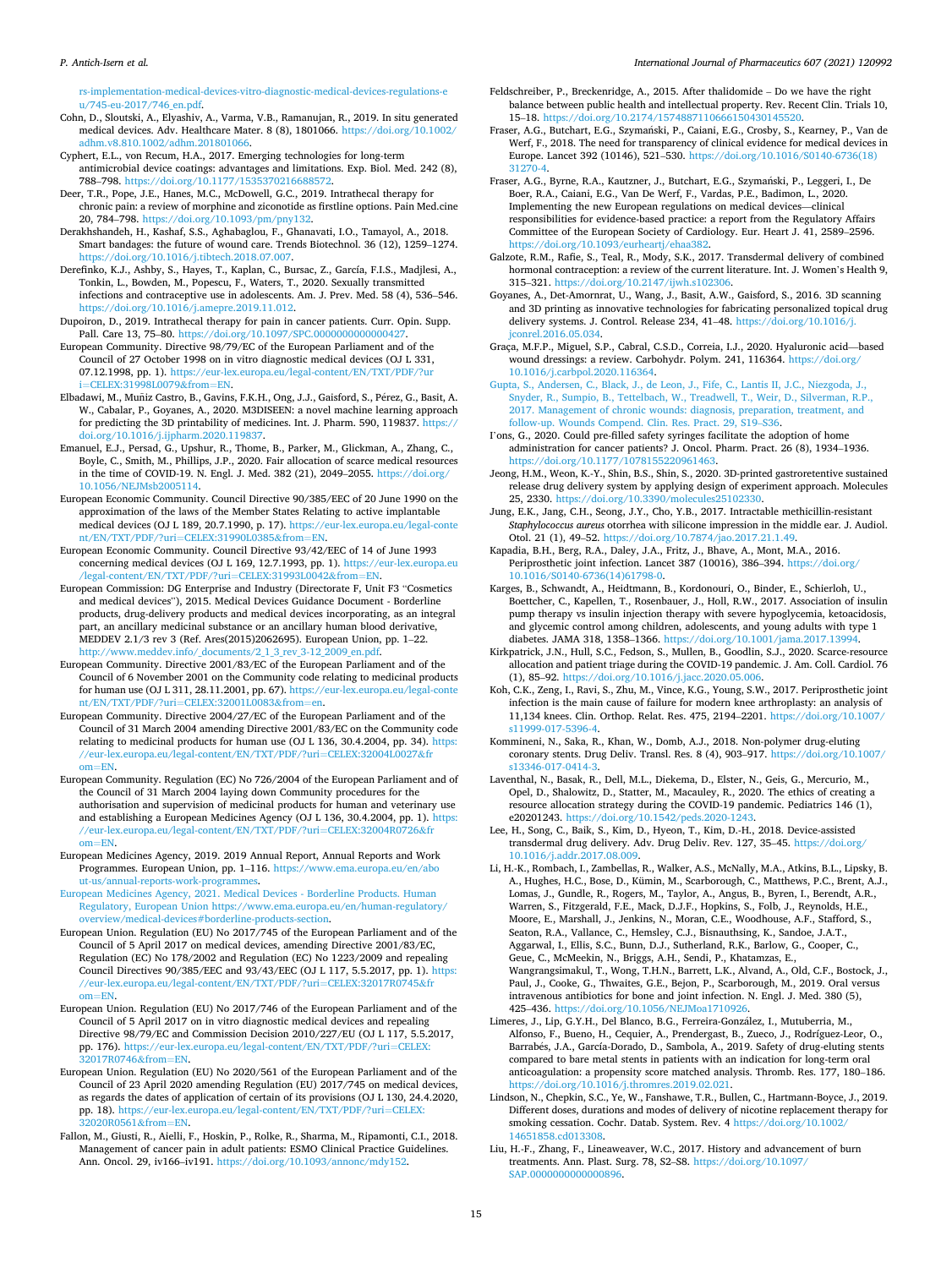- <span id="page-15-0"></span>[cod.12879](https://doi.org/10.1111/cod.12879). Ludwin, K., Filipiak, K.J., Jaguszewski, M., Pruc, M., Paprocki, M., Smereka, J., Szarpak, L., Dabrowski, M., Czekajlo, M., 2021. Place of prefilled syringes in COVID-19 patient based on current evidence. Am. J. Emerg. Med. 39, 234–235. [https://doi.](https://doi.org/10.1016/j.ajem.2020.05.016)  [org/10.1016/j.ajem.2020.05.016](https://doi.org/10.1016/j.ajem.2020.05.016).
- Martelli, N., Eskenazy, D., Déan, C., Pineau, J., Prognon, P., Chatellier, G., Sapoval, M., Pellerin, O., 2019. New European regulation for medical devices: what is changing? Cardiovasc. Intervent. Radiol. 42 (9), 1272–1278. [https://doi.org/10.1007/s00270-](https://doi.org/10.1007/s00270-019-02247-0)  [019-02247-0.](https://doi.org/10.1007/s00270-019-02247-0)
- Medical Device Coordination Group, 2020. Guidance on transitional provisions for consultations of authorities on devices incorporating a substance which may be considered a medicinal product and which has action ancillary to that of the device, as well as on devices manufactured using TSE susceptible animal tissues (June 2020), MDCG 2020-12. European Union, pp. 1–6. [https://ec.europa.eu/health/sites](https://ec.europa.eu/health/sites/default/files/md_sector/docs/md_mdcg_2020-12_guidance_transitional_provisions_en.pdf)  [/default/files/md\\_sector/docs/md\\_mdcg\\_2020-12\\_guidance\\_transitional\\_provisio](https://ec.europa.eu/health/sites/default/files/md_sector/docs/md_mdcg_2020-12_guidance_transitional_provisions_en.pdf) [ns\\_en.pdf.](https://ec.europa.eu/health/sites/default/files/md_sector/docs/md_mdcg_2020-12_guidance_transitional_provisions_en.pdf)
- Medical Device Coordination Group, 2021. Ongoing guidance development and deliverables of Medical Device Coordination Group Subgroups (March 2021), Medical Devices Sector, Public Health. European Union, pp. 1–5. [https://ec.europa.](https://ec.europa.eu/health/sites/default/files/md_sector/docs/mdcg_ongoing_guidancedocs_en.pdf)  [eu/health/sites/default/files/md\\_sector/docs/mdcg\\_ongoing\\_guidancedocs\\_en.pdf](https://ec.europa.eu/health/sites/default/files/md_sector/docs/mdcg_ongoing_guidancedocs_en.pdf).
- MedTech Europe, 2019. Use of symbols to indicate compliance with the MDR Version 2.0 (December 2019), Resource Library. European Union, pp. 1–16. [https://www.](https://www.medtecheurope.org/wp-content/uploads/2019/05/191217_MD-labelling_Symbols-guidance_REVISED_FINAL.pdf)  [medtecheurope.org/wp-content/uploads/2019/05/191217\\_MD-labelling\\_Symbol](https://www.medtecheurope.org/wp-content/uploads/2019/05/191217_MD-labelling_Symbols-guidance_REVISED_FINAL.pdf) s-guidance REVISED FINAL.pdf.
- Melvin, T., Torre, M., 2019. New medical device regulations: the regulator's view. EFORT Open Revi. 4 (6), 351–356. [https://doi.org/10.1302/2058-5241.4.180061.](https://doi.org/10.1302/2058-5241.4.180061)
- Miclăuş, T., Valla, V., Koukoura, A., Nielsen, A.A., Dahlerup, B., Tsianos, G.-I., Vassiliadis, E., 2020. Impact of design on medical device safety. Therap. Innov. Reg. Sci. 54 (4), 839–849. [https://doi.org/10.1007/s43441-019-00022-4.](https://doi.org/10.1007/s43441-019-00022-4)

Migliore, A., 2017. On the new regulation of medical devices in Europe. Expert Rev. Med. Devices 14 (12), 921–923. [https://doi.org/10.1080/17434440.2017.1407648.](https://doi.org/10.1080/17434440.2017.1407648)

- Minkowitz, H., Navarro-Puerto, J., Lakshman, S., Singla, S., Cousar, C., Kim, R., Villavicencio, A., Kirksey, L., Ayguasanosa, J., Anderson, C.D., Labow, D., Fishbein, T., Sheiner, P., Lockstadt, H., Courtney, K., Cheng, J., Barrera, G., Henriquez, W.T., 2019. Prospective, randomized, phase II, non-inferiority study to evaluate the safety and efficacy of Topical Thrombin (Human) Grifols as adjunct to hemostasis during vascular, hepatic, soft tissue, and spinal open surgery. J. Am. Coll. Surg. 229 (5), 497–507.e1. <https://doi.org/10.1016/j.jamcollsurg.2019.07.008>.
- Minssen, T., Mimler, M., Mak, V., 2020. When does stand-alone software qualify as a medical device in the European Union?—The CJEU's decision in *Snitem* and what it implies for the next generation of medical devices. Med. Law Rev. 28, 615–624. <https://doi.org/10.1093/medlaw/fwaa012>.
- Muehlematter, U.J., Daniore, P., Vokinger, K.N., 2021. Approval of artificial intelligence and machine learning-based medical devices in the USA and Europe (2015–20): a comparative analysis. Lancet Digital Health 3 (3), e195–e203. [https://doi.org/](https://doi.org/10.1016/S2589-7500(20)30292-2)  [10.1016/S2589-7500\(20\)30292-2.](https://doi.org/10.1016/S2589-7500(20)30292-2)
- Mueller-Godeffroy, E., Vonthein, R., Ludwig-Seibold, C., Heidtmann, B., Boettcher, C., Kramer, M., Hessler, N., Hilgard, D., Lilienthal, E., Ziegler, A., Wagner, V.M., 2018. Psychosocial benefits of insulin pump therapy in children with diabetes type 1 and their families: the pumpkin multicenter randomized controlled trial. Pediat. Diab. 19 (8), 1471–1480. [https://doi.org/10.1111/pedi.2018.19.issue-810.1111/](https://doi.org/10.1111/pedi.2018.19.issue-810.1111/pedi.12777) [pedi.12777.](https://doi.org/10.1111/pedi.2018.19.issue-810.1111/pedi.12777)
- Nalamachu, S., Gudin, J., 2020. Characteristics of analgesic patch formulations. J. Pain Res. 13, 2343–2354. [https://doi.org/10.2147/jpr.s270169.](https://doi.org/10.2147/jpr.s270169)
- Olson, N.J., Ornstein, D.L., 2017. Factor V inhibitors: a diagnostic and therapeutic challenge. Arch. Pathol. Lab. Med. 141, 1728–1731. [https://doi.org/10.5858/](https://doi.org/10.5858/arpa.2016-0445-rs)  $ma.2016 - 0445 - r$
- Orji, F.T., Onyero, E.O., Agbo, C.E., 2014. The clinical implications of ear canal debris in hearing aid users. Pakist. J. Med. Sci. 30, 483–487. [https://doi.org/10.12669/pjms.](https://doi.org/10.12669/pjms.303.4742)  [303.4742](https://doi.org/10.12669/pjms.303.4742).
- Pal, N., Broaddus, R.R., Urbauer, D.L., Balakrishnan, N., Milbourne, A., Schmeler, K.M., Meyer, L.A., Soliman, P.T., Lu, K.H., Ramirez, P.T., Ramondetta, L., Bodurka, D.C., Westin, S.N., 2018. Treatment of low-risk endometrial cancer and complex atypical hyperplasia with the levonorgestrel-releasing intrauterine device. Obstet. Gynecol. 131, 109–116. [https://doi.org/10.1097/aog.0000000000002390.](https://doi.org/10.1097/aog.0000000000002390)
- Pala, L., Dicembrini, I., Mannucci, E., 2019. Continuous subcutaneous insulin infusion vs modern multiple injection regimens in type 1 diabetes: an updated meta-analysis of randomized clinical trials. Acta Diabetol. 56 (9), 973–980. [https://doi.org/10.1007/](https://doi.org/10.1007/s00592-019-01326-5)  [s00592-019-01326-5](https://doi.org/10.1007/s00592-019-01326-5).
- Palmerini, T., Benedetto, U., Biondi-Zoccai, G., Della Riva, D., Bacchi-Reggiani, L., Smits, P.C., Vlachojannis, G.J., Jensen, L.O., Christiansen, E.H., Berencsi, K., Valgimigli, M., Orlandi, C., Petrou, M., Rapezzi, C., Stone, G.W., 2015. Long-term safety of drug-eluting and bare-metal stents. J. Am. Coll. Cardiol. 65 (23), 2496–2507. [https://doi.org/10.1016/j.jacc.2015.04.017.](https://doi.org/10.1016/j.jacc.2015.04.017)
- Pastore, M.N., Kalia, Y.N., Horstmann, M., Roberts, M.S., 2015. Transdermal patches: history, development and pharmacology. Br. J. Pharmacol. 172 (9), 2179–2209. /doi.org/10.1111/bph.2015.172.issue-910.1111/bph.13059
- Pérez-Jover, V., Mira, J.J., Carratala-Munuera, C., Gil-Guillen, V.F., Basora, J., López-Pineda, A., Orozco-Beltrán, D., 2018. Inappropriate use of medication by elderly, polymedicated, or multipathological patients with chronic diseases. Int. J. Environ. Res. Public Health 15, 310. [https://doi.org/10.3390/ijerph15020310.](https://doi.org/10.3390/ijerph15020310)
- Piccolo, R., Bonaa, K.H., Efthimiou, O., Varenne, O., Baldo, A., Urban, P., Kaiser, C., Remkes, W., Räber, L., de Belder, A., van 't Hof, A.W.J., Stankovic, G., Lemos, P.A.,

Wilsgaard, T., Reifart, J., Rodriguez, A.E., Ribeiro, E.E., Serruys, P.W.J.C., Abizaid, A., Sabat´e, M., Byrne, R.A., de la Torre Hernandez, J.M., Wijns, W., Jüni, P., Windecker, S., Valgimigli, M., Piccolo, R., Bonaa, K.H., Efthimiou, O., Varenne, O., Baldo, A., Urban, P., Kaiser, C., Remkes, W., Räber, L., de Belder, A., van't Hof, A.W. J., Stankovic, G., Lemos, P.A., Wilsgaard, T., Reifart, J., Rodriguez, A.E., Ribeiro, E. E., Serruys, P.W.J.C., Abizaid, A., Sabaté, M., Byrne, R.A., de la Torre Hernandez, J. M., Wijns, W., Jüni, P., Windecker, S., Valgimigli, M., 2019. Drug-eluting or baremetal stents for percutaneous coronary intervention: a systematic review and individual patient data meta-analysis of randomised clinical trials. Lancet 393 (10190), 2503–2510. [https://doi.org/10.1016/S0140-6736\(19\)30474-X.](https://doi.org/10.1016/S0140-6736(19)30474-X)

- Pickup, J.C., 2019. Is insulin pump therapy effective in type 1 diabetes? Diabet. Med. 36 (3), 269–278.<https://doi.org/10.1111/dme.2019.36.issue-310.1111/dme.13793>.
- Porst, H., Burri, A., 2019. Novel treatment for premature ejaculation in the light of currently used therapies: a review. Sex. Med. Rev. 7 (1), 129–140. [https://doi.org/](https://doi.org/10.1016/j.sxmr.2018.05.001)  [10.1016/j.sxmr.2018.05.001](https://doi.org/10.1016/j.sxmr.2018.05.001).
- Price, A.J., Alvand, A., Troelsen, A., Katz, J.N., Hooper, G., Gray, A., Carr, A., Beard, D., 2018. Knee replacement. Lancet 392 (10158), 1672–1682. [https://doi.org/10.1016/](https://doi.org/10.1016/S0140-6736(18)32344-4)  [S0140-6736\(18\)32344-4](https://doi.org/10.1016/S0140-6736(18)32344-4).
- Quarterman, J.C., Geary, S.M., Salem, A.K., 2021. Evolution of drug-eluting biomedical implants for sustained drug delivery. Eur. J. Pharm. Biopharm. 159, 21–35. [https://](https://doi.org/10.1016/j.ejpb.2020.12.005)  doi.org/10.1016/j.ejpb.2020.12.00

Riau, A.K., Aung, T.T., Setiawan, M., Yang, L., Yam, G.H.F., Beuerman, R.W., Venkatraman, S.S., Mehta, J.S., 2019. Surface immobilization of nano-silver on polymeric medical devices to prevent bacterial biofilm formation. Pathogens 8, 93. <https://doi.org/10.3390/pathogens8030093>.

- Rogliani, P., Calzetta, L., Coppola, A., Cavalli, F., Ora, J., Puxeddu, E., Matera, M.G., Cazzola, M., 2017. Optimizing drug delivery in COPD: the role of inhaler devices. Respir. Med. 124, 6–14. [https://doi.org/10.1016/j.rmed.2017.01.006.](https://doi.org/10.1016/j.rmed.2017.01.006)
- Sacha, G., Rogers, J.A., Miller, R.L., 2015. Pre-filled syringes: a review of the history, manufacturing and challenges. Pharm. Dev. Technol. 20 (1), 1–11. [https://doi.org/](https://doi.org/10.3109/10837450.2014.982825)  [10.3109/10837450.2014.982825](https://doi.org/10.3109/10837450.2014.982825).
- Sadeghi, I., Byrne, J., Shakur, R., Langer, R., 2021. Engineered drug delivery devices to address Global Health challenges. J. Control. Release 331, 503–514. [https://doi.org/](https://doi.org/10.1016/j.jconrel.2021.01.035)  [10.1016/j.jconrel.2021.01.035.](https://doi.org/10.1016/j.jconrel.2021.01.035)
- Sanabrias Fernández de Sevilla, R., Sánchez Guerrero, A., 2019. Productos sanitarios [frontera. Panorama Actual del Medicamento 43, 719](http://refhub.elsevier.com/S0378-5173(21)00798-5/h9000)–724.
- Scientific Committee on Emerging and Newly Identified Health Risks, 2012. Opinion on The safety of Poly Implant Prothèse (PIP) silicone breast implants, European Commission, Health & Consumers, Public Health. European Union, pp. 1–95. [htt](https://ec.europa.eu/health/scientific_committees/emerging/docs/scenihr_o_043.pdf) [ps://ec.europa.eu/health/scientific\\_committees/emerging/docs/scenihr\\_o\\_043.pdf.](https://ec.europa.eu/health/scientific_committees/emerging/docs/scenihr_o_043.pdf)
- Schmitt, D.R., Killen, C., Murphy, M., Perry, M., Romano, J., Brown, N., 2020. The impact of antibiotic-loaded bone cement on antibiotic resistance in periprosthetic knee infections. Clin. Orthop. Surg. 12, 318–323. [https://doi.org/10.4055/](https://doi.org/10.4055/cios19058)  [cios19058](https://doi.org/10.4055/cios19058).
- Schwarz, E.M., Parvizi, J., Gehrke, T., Aiyer, A., Battenberg, A., Brown, S.A., Callaghan, J.J., Citak, M., Egol, K., Garrigues, G.E., Ghert, M., Goswami, K., Green, A., Hammound, S., Kates, S.L., McLaren, A.C., Mont, M.A., Namdari, S., Obremskey, W.T., O'Toole, R., Raikin, S., Restrepo, C., Ricciardi, B., Saeed, K., Sanchez-Sotelo, J., Shohat, N., Tan, T., Thirukumaran, C.P., Winters, B., 2019. 2018 International consensus meeting on musculoskeletal infection: research priorities from the general assembly questions. J. Orthop. Res. 37 (5), 997–1006. [https://doi.](https://doi.org/10.1002/jorr.v37.510.1002/jor.24293)  [org/10.1002/jorr.v37.510.1002/jor.24293](https://doi.org/10.1002/jorr.v37.510.1002/jor.24293).
- Sebastian, S., Liu, Y., Christensen, R., Raina, D.B., Tägil, M., Lidgren, L., 2020. Antibiotic containing bone cement in prevention of hip and knee prosthetic joint infections: a systematic review and meta-analysis. J. Orthop. Transl. 23, 53–60. [https://doi.org/](https://doi.org/10.1016/j.jot.2020.04.005)  [10.1016/j.jot.2020.04.005.](https://doi.org/10.1016/j.jot.2020.04.005)
- Shah, N.B., Hersh, B.L., Kreger, A., Sayeed, A., Bullock, A.G., Rothenberger, S.D., Klatt, B., Hamlin, B., Urish, K.L., 2020. Benefits and adverse events associated with extended antibiotic use in total knee arthroplasty periprosthetic joint infection. Clin. Infect. Dis. 70, 559–565. <https://doi.org/10.1093/cid/ciz261>.
- Sharma, R., Singh, D., Gaur, P., Joshi, D., 2021. Intelligent automated drug administration and therapy: future of healthcare. Drug Deliv. Transl. Res. [https://](https://doi.org/10.1007/s13346-020-00876-4)  [doi.org/10.1007/s13346-020-00876-4](https://doi.org/10.1007/s13346-020-00876-4).
- Siegel, R.L., Miller, K.D., Jemal, A., 2020. Cancer statistics, 2020. CA: A Cancer J. Clin. 70, 7–30. <https://doi.org/10.3322/caac.21590>.
- Singh, A.D., Singal, A.K., Mian, A., Kapadia, S.R., Hedrick, D.P., Kanaa'N, A., Khatri, J.J., Puri, R., Kalra, A., 2020a. Recurrent drug-eluting stent in-stent restenosis: a state-ofthe-art review of pathophysiology, diagnosis, and management. Cardiovas. Revascul. Med. 21 (9), 1157–1163. [https://doi.org/10.1016/j.carrev.2020.01.005.](https://doi.org/10.1016/j.carrev.2020.01.005)
- Singh, R., Bathaei, M.J., Istif, E., Beker, L., 2020b. A review of bioresorbable implantable medical devices: materials, fabrication, and implementation. Adv. Healthcare Mater. 9 (18), 2000790. <https://doi.org/10.1002/adhm.v9.1810.1002/adhm.202000790>.
- Sivasankaran, S., Jonnalagadda, S., 2021. Advances in controlled release hormonal technologies for contraception: a review of existing devices, underlying mechanisms, and future directions. J. Control. Release 330, 797–811. [https://doi.org/10.1016/j.](https://doi.org/10.1016/j.jconrel.2020.12.044)  [jconrel.2020.12.044.](https://doi.org/10.1016/j.jconrel.2020.12.044)
- Song, S.Y., Lee, S.Y., Kim, H.Y., Park, D.B., Kim, D.E., Lee, K.H., Lee, S., Yang, J.B., Yoo, H.J., 2020. Long-term efficacy and feasibility of levonorgestrel-releasing intrauterine device use in patients with adenomyosis. Medicine 99, e20421. [https://](https://doi.org/10.1097/MD.0000000000020421)  [doi.org/10.1097/MD.0000000000020421](https://doi.org/10.1097/MD.0000000000020421).
- Sora, N.D., Shashpal, F., Bond, E.A., Jenkins, A.J., 2019. Insulin pumps: review of technological advancement in diabetes management. Am. J. Med. Sci. 358 (5), 326–331. [https://doi.org/10.1016/j.amjms.2019.08.008.](https://doi.org/10.1016/j.amjms.2019.08.008)
- Stewart, S.A., Domínguez-Robles, J., McIlorum, V.J., Mancuso, E., Lamprou, D.A., Donnelly, R.F., Larraneta, E., 2020. Development of a biodegradable subcutaneous